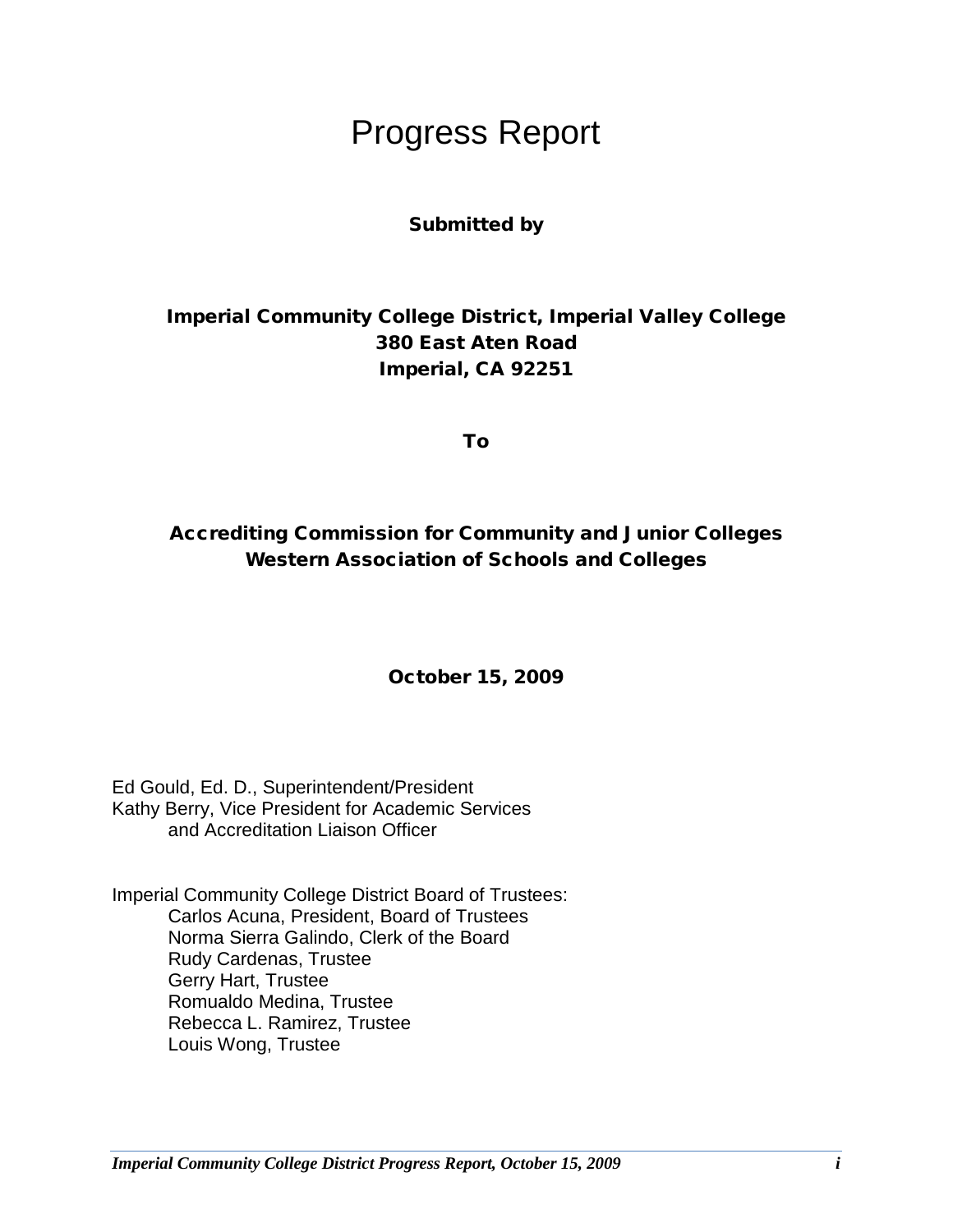### **INSERT CERTIFICATION OF THE ACCREDITATION PROGRESS REPORT HERE**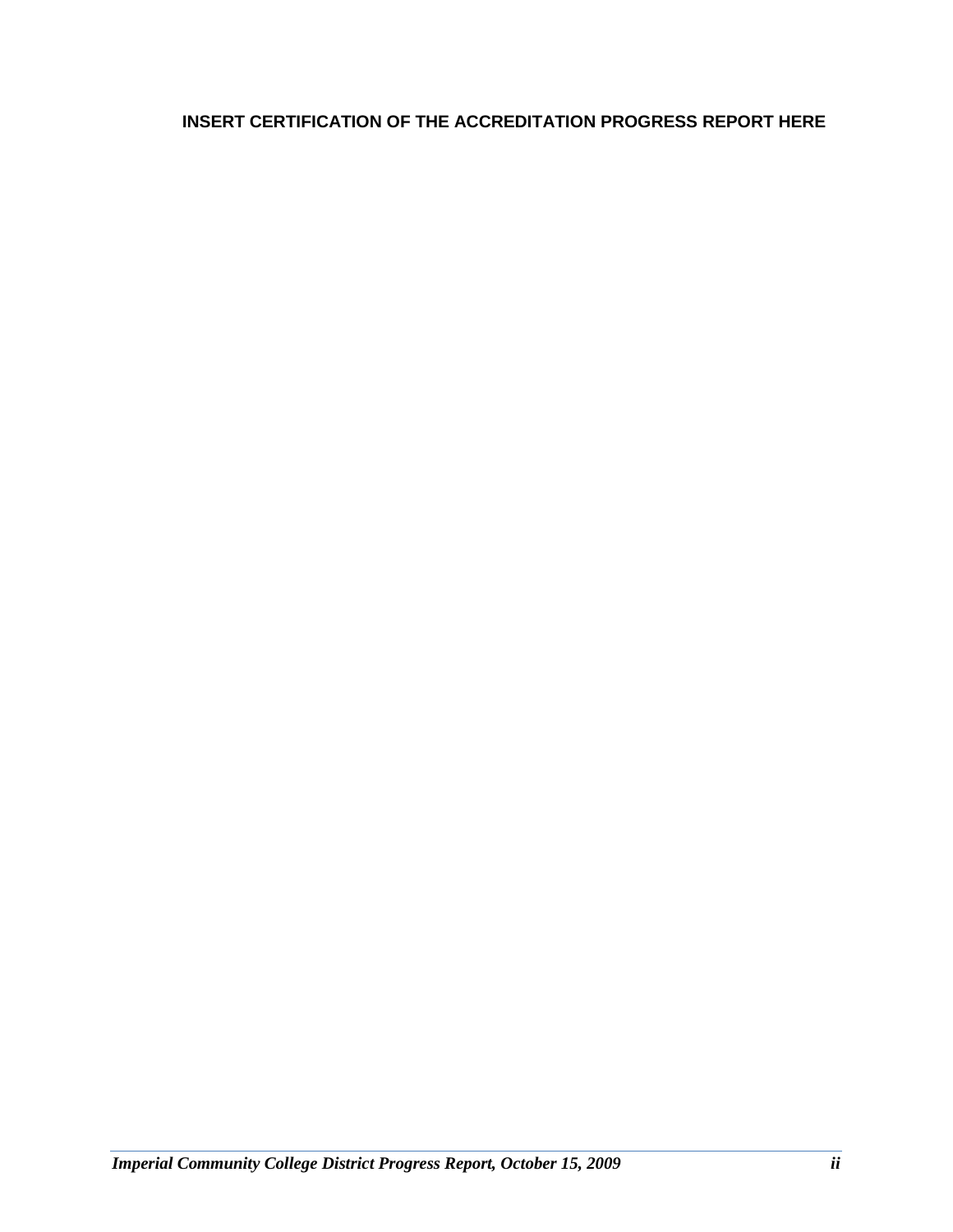### **TABLE OF CONTENTS**

Statement on Report Preparation

Working Groups

Timeline for Report Preparation

Response to Recommendation 1

Response to Recommendation 2

Response to Recommendation 3

Response to Recommendation 4

Response to Recommendation 5

Response to Recommendation 6

List of Evidence Documents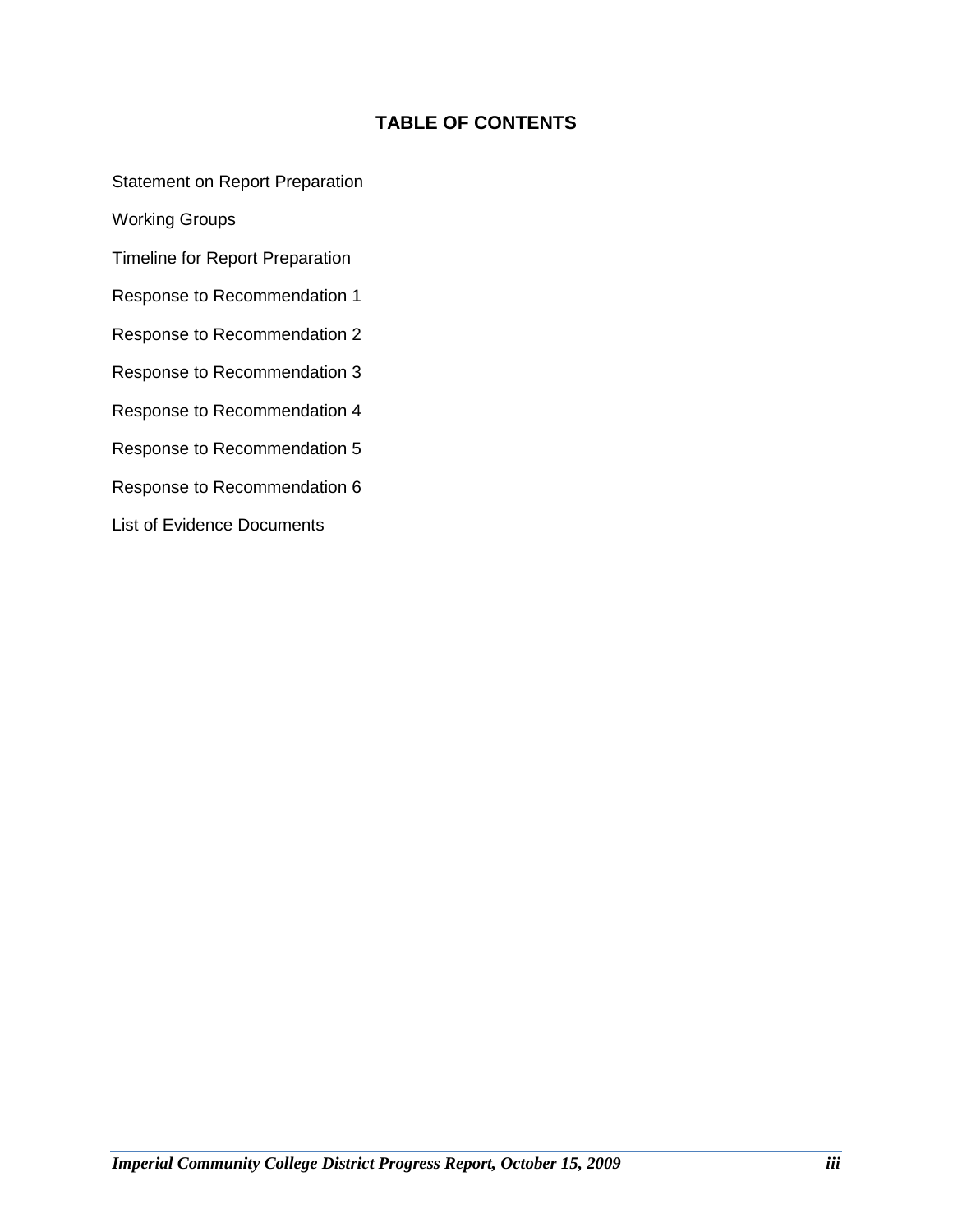### **STATEMENT ON REPORT PREPARATION**

### **District Preparation**

In December 2006, the Imperial Valley College Community College District Self Study Report was completed and submitted to the Accrediting Commission for Community and Junior Colleges, Western Association of Schools and Colleges (ACCJC). The evaluation team subsequently visited Imperial Valley College (IVC) October 25-27, 2007. On January 31, 2008, the Accrediting Commission for Community and Junior Colleges placed IVC on "warning status" and asked the college to correct noted deficiencies and produce two progress reports. The first report, due October 15, 2008, was to show resolution of Recommendations 1, 3, 5, and 6.

On December 1, 2008, Commission representatives again visited IVC to review the progress report submitted by the college on October 15, 2008. The Commission took action to accept the report, continue the "warning status," and require that Imperial Valley College complete a followup report. This second report, due October 15, 2009, must show resolution of Recommendations 1, 2, 3, 4, 5, and 6. This progress report responds to the following recommendations.

**Recommendation 1: The team recommends the college take action to incorporate program review and comprehensive master planning (educational, facilities, technology, and resource plans) with systematic planning and budgeting processes to effectively align college resources with priority college goals.** 

**Recommendation 2: The team recommends that the college develop student learning outcomes by describing how student learning outcomes will be extended throughout the institution; developing a specific timeline for development that includes establishment of authentic assessment strategies for assessing student learning outcomes in courses, programs, and degrees, describing how resource allocation will be tied to student learning outcomes; and developing a plan for how faculty and staff will become fully engaged in student learning outcomes development. The institution must also demonstrate its effectiveness by providing evidence of achievement in student learning outcomes and evidence of institutional and program performance.** 

**Recommendation 4: The Team recommends that the college identify and assess Student Learning Outcomes and Assessment Outcomes for all Student Service Areas to include categorically funded state and federal programs.**

**Recommendation 5: The team recommends the college develop a process to assess, review and modify the Technology Plan as the educational needs and programs develop in order to support a college master plan. It is also recommended that the plan be aligned with college budgeting processes and staffing.**

**Recommendation 6: To enhance the effectiveness of the governance and decisionmaking processes, the team recommends that the college define in writing the roles of**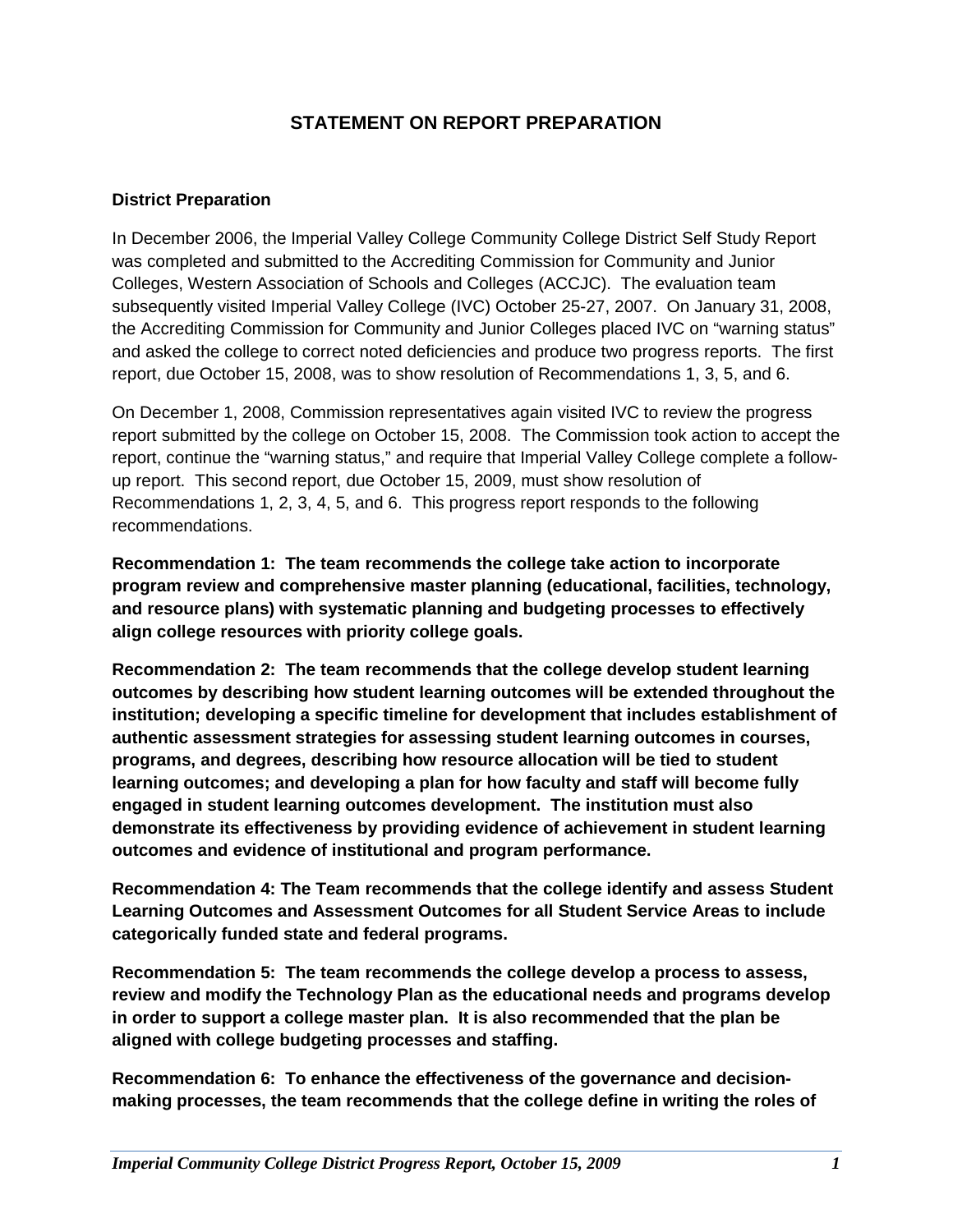### **the committees and the decision making structures and processes; that the college develop a process to evaluate them and use the results of evaluation for improvement.**

This Progress Report was prepared as follows.

Kathy Berry, the vice-president for Academic Services and the accreditation liaison officer, appointed a committee chaired by Dr. Taylor Ruhl, the associate dean of Learning Services, to prepare the report. Valerie Rodgers, the chair of the Business Division, coordinated the writing of the responses to Recommendations 1 and 3. Dr. Toni Pfister, an assistant professor of exercise science and IVC's SLO coordinator, wrote the responses to Recommendations 2 and 4. Dr. Michael Heumann, an assistant professor of English and the chair of the Distance Education Committee, wrote the response to Recommendation 5. Vikki Carr, executive assistant to the college president, wrote the response to Recommendation 6. Dr. Melani Guinn, chair of the Humanities Division, edited the progress report.

IVC's superintendent/president, Dr. Ed Gould, received weekly updates through meetings with the acting vice-president for Academic Services who served as advisor to the Progress Report Committee. In addition, the progress report was placed on the agenda of the Executive Council and Administrative Council meetings, which Dr. Gould chairs.

This progress report documents the progress made and results achieved through September 2009. The College Council approved the progress report on September 28, 2009. The Academic Senate approved the progress report on September 30, 2009.

### **Working Groups**

Input for the responses to each recommendation was provided by each of the committees in the shared governance process described in the response to Recommendation 1.

Signed:

Ed Gould, Ed. D. Superintendent/President Imperial Community College District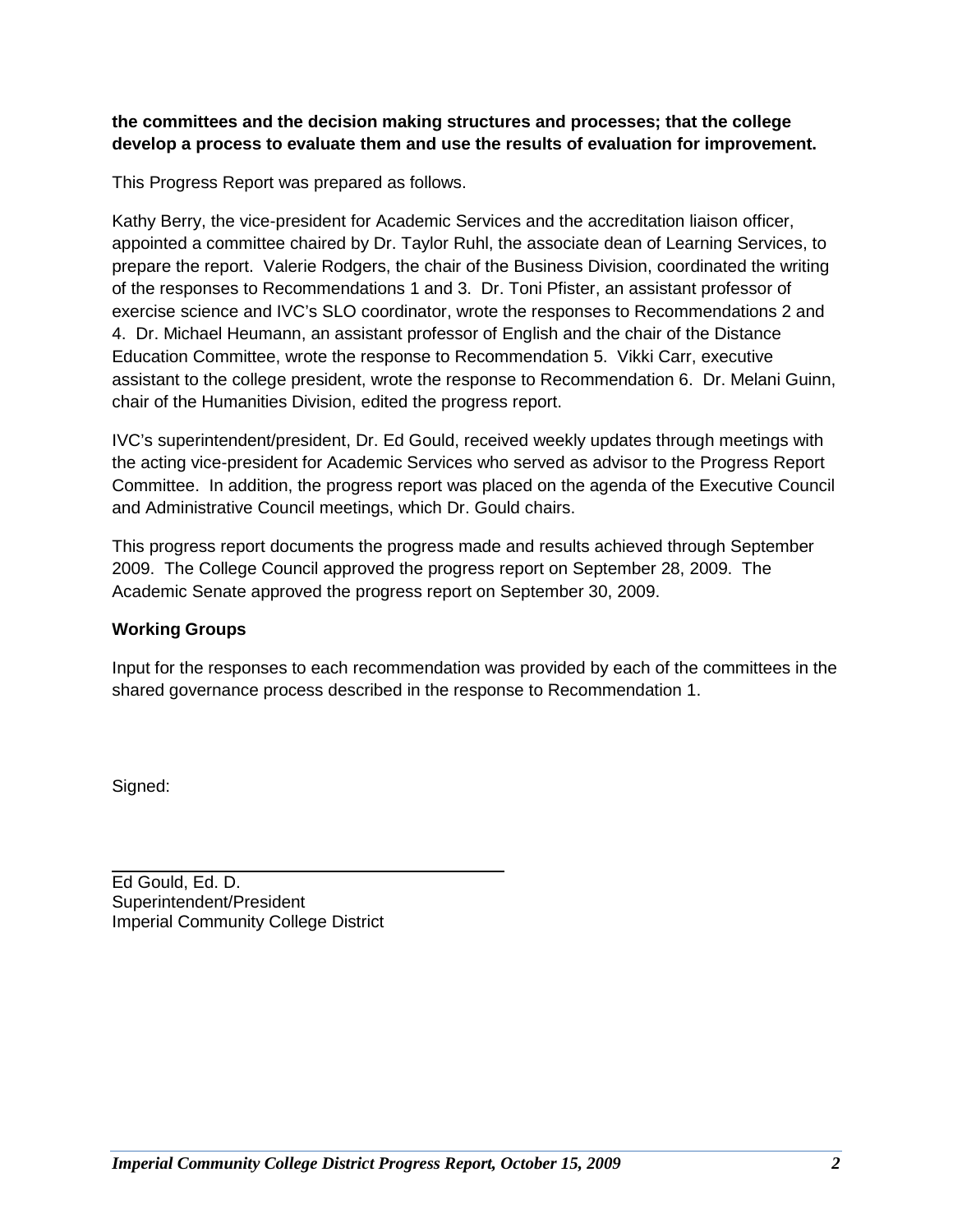### **TIMELINE OF ACTIVITIES**

Prior to and following the receipt of the Commission's ruling, several key events took place at Imperial Valley College. Below is a timeline of these events:

### **October 2008**

- Educational Master Planning Committee (EMPC) subcommittee conducts evaluation of program review pilot, resulting in modification of program review process. *(See Doc. TA.1)*

### **November 2008**

- Researcher provides data to programs/departments scheduled to complete comprehensive program review during the 2008-2009 academic year.
- Designated programs/departments begin development of comprehensive program review. *(See Doc. TA.2)*
- All programs/departments begin annual program review process, which incorporates budget development for 2009-2010. *(See Doc. TA.3)*

### **December 2008**

- All programs/departments complete annual program review process, which incorporates budget development. *(See Doc. TA.2)*
- EMPC assesses annual program review documents and appoints subcommittees to review and summarize budget needs identified, in the areas of staffing, facilities, technology, professional development, marketing, and SLO's. *(See Doc. TA.4)*

### **January 2009**

- Designated programs/departments submit comprehensive program reviews to Educational Master Planning Committee. *(See Doc. TA.2)*
- Superintendent/President informs Board of Trustees of the Commission findings, recommendations, and accreditation status stemming from the October, 2008 report and December team visit. *(See Doc. TA.5)*
- EMPC appoints subcommittees to make recommendations for prioritization of staffing, facilities, technology, professional development, marketing, and SLO needs.*(See Doc. TA. 4)*
- SLO Workshop held to assist faculty and staff with identification, outcome development, and data assessment. *(See Doc. TA.6)*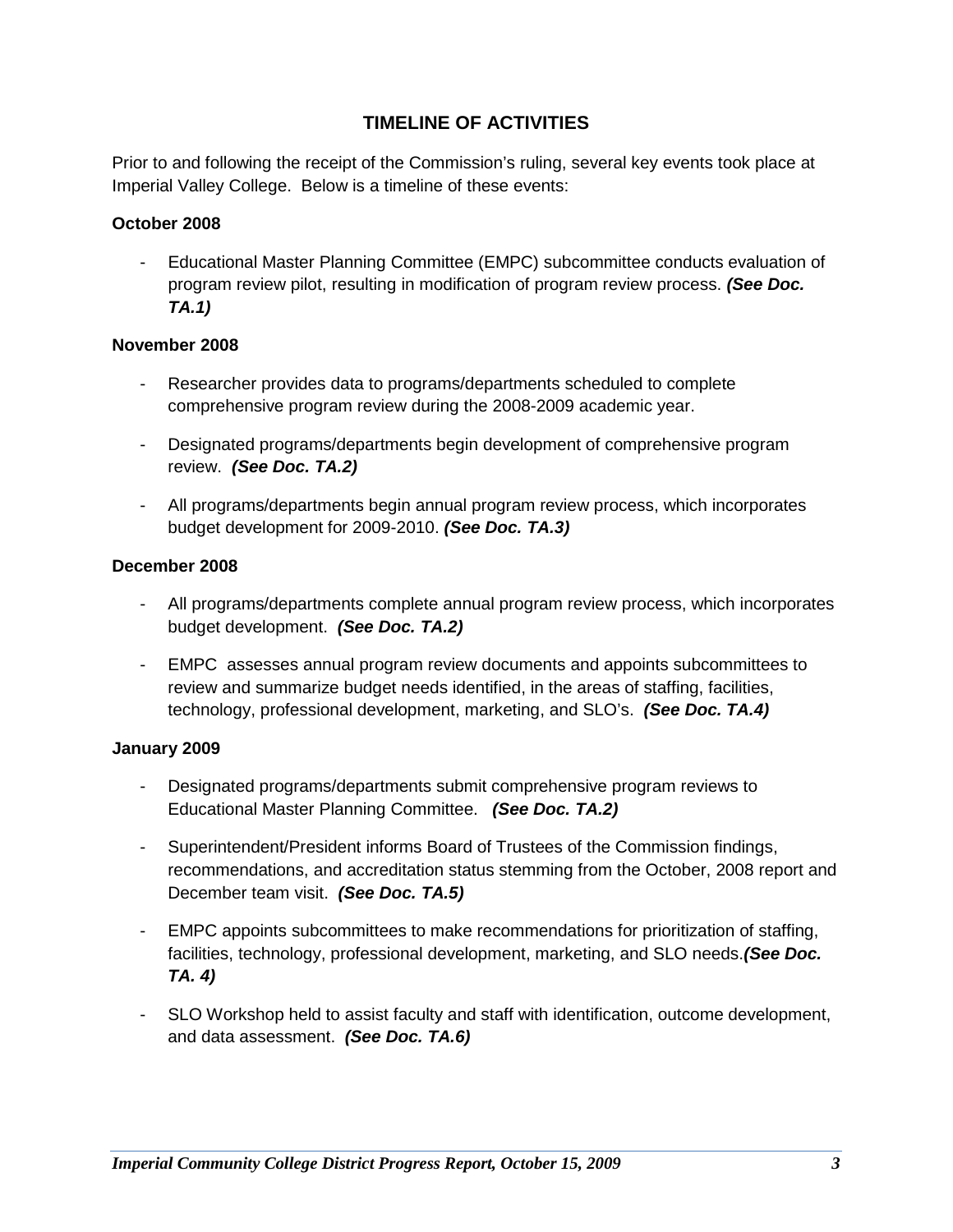### **February 2009**

- Shared governance committees are informed of the Commission findings, recommendations, and accreditation status stemming from October, 2008 report and December team visit. *(See Doc. TA.7)*
- EMPC subcommittees submit summaries of staffing, facilities, technology, professional development, marketing, and SLO needs to full EMPC. *(See Doc. TA.2, Doc. TA.8)*
- EMPC meets to review accreditation recommendations and to discuss strategies to ensure budget development process links the budget with goals and objectives outlined in program review documents. *(See Doc. TA.8)*
- EMPC subcommittee makes recommendations with regard to program review forms and process. *(See Doc. TA.8)*

### **March 2009**

- EMPC subcommittees submit prioritization recommendations for 2009-2010 EMP. *(See Doc. TA.9)*
- EMPC submits Educational Master Plan (EMP) to shared governance committees and Superintendent/President. *(See Doc. TA.10)*
- SLO pilot project implemented for identification and assessment of program student learning outcomes. *(See Doc. TA.11)*
- Programs/departments input annual program review budget information into database system, which becomes the tentative budget. *(See Doc. TA.2, Doc. TA.12)*
- EMPC appoints teams to evaluate 2008-2009 planning process. *(See Doc. TA.13)*

### **April 2009**

- Business Office compiles "draft" of tentative budget. *(See Doc. TA.12)*
- Evaluation teams report findings to EMPC and make recommendations for improvement of program review process. *(See Doc. TA.13)*

### **May 2009**

- SLO Best Practices Workshop held for faculty and staff. (See Doc. *TA.6)*

### **June 2009**

- Shared governance committees approve EMP. *(See Doc. TA.14)*
- Board of Trustees approves EMP. *(See Doc. TA.15)*
- Shared governance committees meet and approve tentative budget. *(See Doc. TA.16)*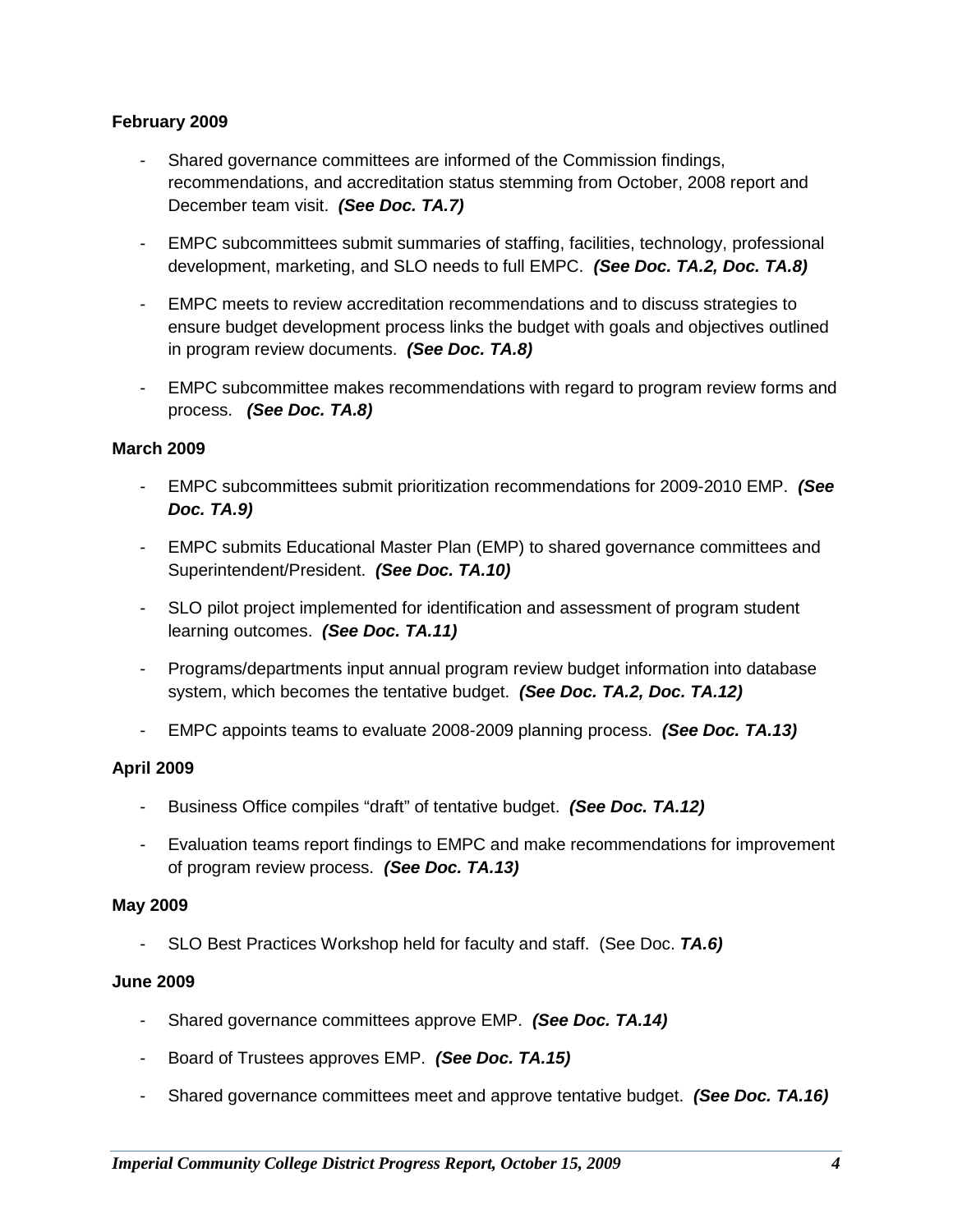- Board of Trustees approves 2009 - 2010 Tentative Budget. *(See Doc. TA.12)*

### **July 2009**

- Educational Master Planning Committee Chair appoints Progress Report writing team. *(See Doc. TA.17)*
- Progress Report writing team meets to define goals and assign writing tasks. *(See Doc. TA.18)*
- SLO Coordinator compiles course and program data and creates SLO Plan. *(See Doc. TA.19)*

### **August 2009**

- Educational Master Planning Committee meets to discuss progress and to strategize. *(See Doc. TA.20)*
- Committees responsible for resource plans and strategic planning meet to define and assign tasks.
- SLO Workshop held to develop program SLOs. *(See Doc. TA.6)*
- EMPC sends 2009-2010 program review timeline to programs/departments through area vice presidents/deans/division chairs/directors. *(See Doc. TA.21)*

### **September 2009**

- Final drafts of resource plans approved by shared governance committees. *(See Doc. TA.22)*
- Faculty and staff begin development of SLO program grids. *(See Doc. TA.11)*
- Draft of Strategic Plan submitted to Board. *(See Doc. TA.23)*
- Educational Master Planning Committee to work with administration to provide training to all staff involved in completing annual and comprehensive program review forms.
- Vice presidents and researcher to provide data to programs/departments scheduled to complete comprehensive program review.
- Programs/departments to begin development of comprehensive program review.

### **October 2009**

- Final drafts of resource plans and the Strategic Plan to be approved by Board.
- Business Office and IT to provide budget template and guidelines to campus community for development of annual program review.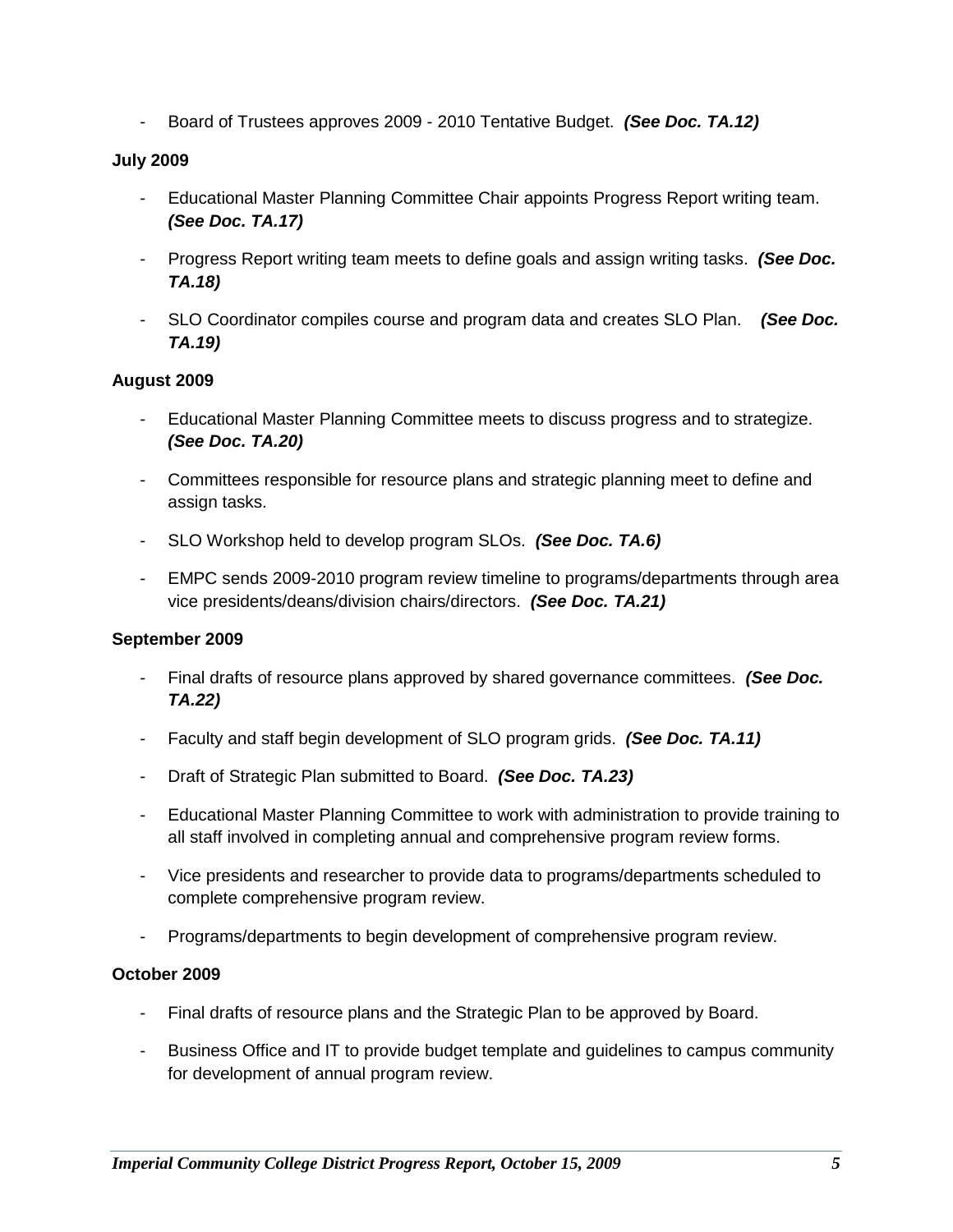- Programs and departments to begin development of annual program review
- Shared governance committees to review and approve the Progress Report.
- Board of Trustees to review and approve Progress Report.
- Progress Report to be presented to the Accrediting Commission for Community and Junior Colleges.

### **TIMELINE FOR PROGRESS REPORT PREPARATION**

| First Draft of Progress Report submitted to chair     | September 4, 2009  |
|-------------------------------------------------------|--------------------|
| Final Draft of Progress Report submitted to chair     | September 9, 2009  |
| Editing                                               | September 25, 2009 |
| Progress Report presented to Superintendent/President | September 28, 2009 |
| Progress Report approved by all campus groups         | October 9, 2009    |
| Progress Report presented at Board Meeting            | October 14, 2009   |
| Progress Report sent electronically to the Commission | October 15, 2009   |
| Progress Report mailed to Commission                  | October 15, 2009   |

### **RESPONSE TO RECOMMENDATION ONE**

**Recommendation 1: The team recommends the college take action to incorporate program review and comprehensive master planning (educational, facilities, technology, and resource plans) with systematic planning and budgeting processes to effectively align college resources with priority goals. (I.B3, II.A.2.a, II.B.4, II.C.2, III.C.2, III.D.1, III.D.1.a, IV.A, IV.A.6.)**

### **District Response**

The District recognizes the value and fundamental importance of an ongoing comprehensive strategic planning process, which is regularly evaluated and updated in order to meet the educational needs of Imperial County. In 2008-2009, IVC completed its program review and planning cycle and moved to a culture of collaboration and integrated planning. It enhanced the effectiveness of its governance and decision-making processes by clearly defining and articulating the roles of its committees and the overall planning flow, by basing the process on institutional research, and by developing a means to evaluate and improve upon its decisionmaking processes. IVC also took action to strengthen the link between its planning and budgeting in order to directly align its resources with priorities stemming from program review and comprehensive master planning. As it addressed these challenges, IVC continued its work to identify, assess, and integrate SLOs throughout the campus. By coordinating, monitoring and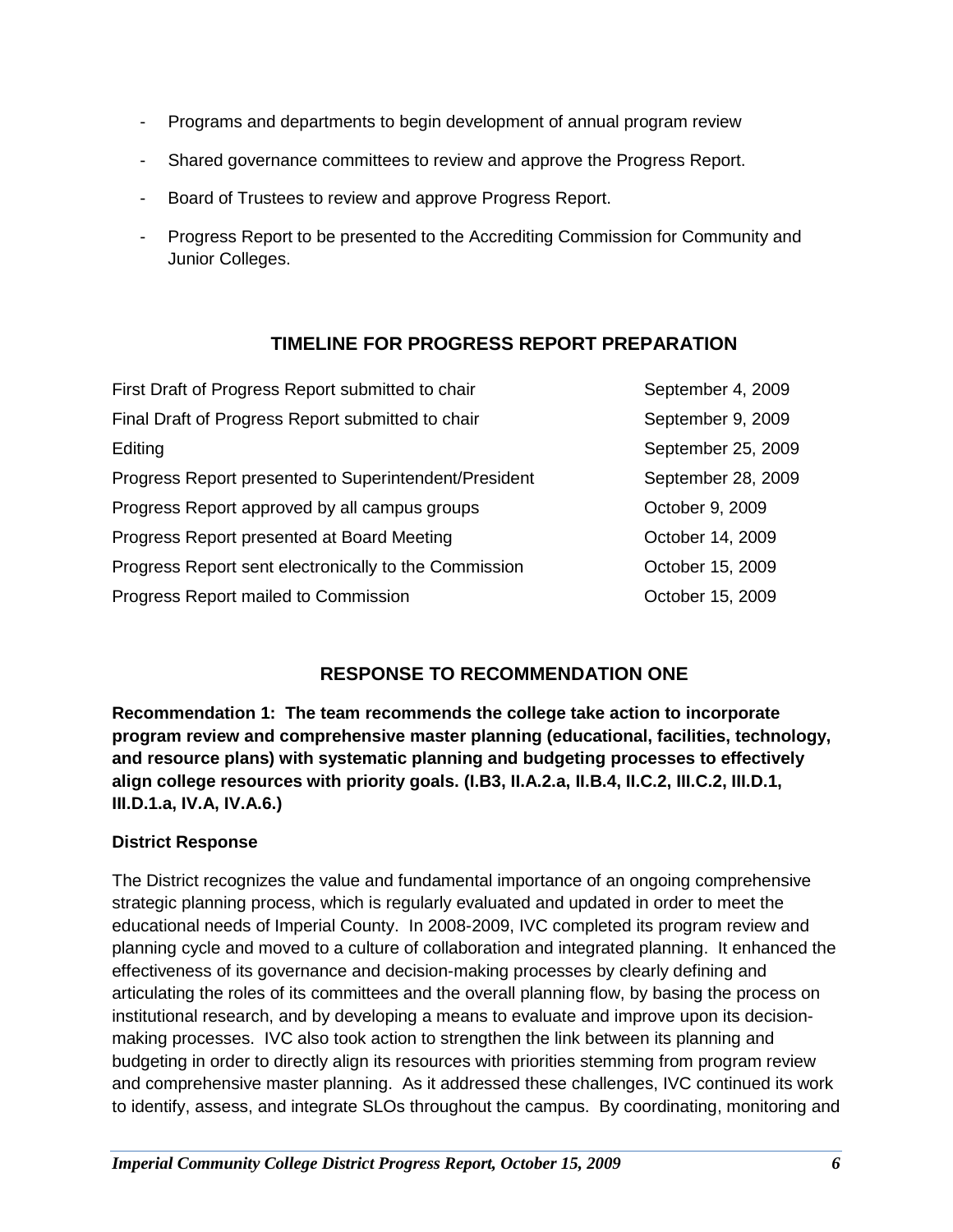implementing these efforts, IVC ensured that all components coalesced to become the basis for sustainable and inclusive planning. **(See Doc.** *R1.1, Doc. R1.2, Doc. TA.12, Doc. TA.19)*

During 2008-2009, all institutional planning at Imperial Valley College became focused on the goals of supporting student learning, increasing student success, and improving institutional effectiveness. The process involved all college and district constituencies and the campus community worked to ensure broad participation and collaboration. Community input, visioning, environmental scans, research data, compliance issues, local industry demands, and experience drove the program review process. Through the process, priorities were established for technology, facilities, staffing, professional development, SLOs, and marketing. The 2009- 2010 Educational Master Plan (EMP) arose from this process, establishing recommendations that became the basis for updating the facilities plan and the technology plan. These recommendations will also drive three new plans – the staffing plan, marketing plan, and professional development plan. Together these six plans provide a foundation for the budget and fiscal plan, which ultimately establishes the direction of the District's strategic plan. *(See Doc. R1.1, Doc. R1.3, Doc. R1.4, Doc. R1.5, Doc. R1.6, Doc. R1.7)*

### **Roles of Committees**

The planning process prompted institutional self-reflection and deliberation as to how the college could improve to meet the needs of a diverse student population and ensure the District's mission and vision. The process was driven by the Educational Master Planning Committee (EMPC), which ensured that the integrity of the planning process was maintained. The EMPC developed an educational master plan for 2009-2010, based on institutional priorities for facilities, technology, staffing, professional development, marketing, and SLO needs as identified in program review documents. The Strategic Planning Committee reviewed the stated priorities and strategies outlined in the EMP and updated the Strategic Plan. *(See Doc. R1.2)* The 2009-2010 EMP priorities and strategies were also reviewed by the following committees to update the goals and objectives in their resource plans:

Technology Committee/Distance Education Committee

Facilities Committee

SLO Committee

Staffing Committee (new committee)

Professional Development Committee (previously two committees: "Staff Development Committee" and "Flex Committee")

Marketing Committee (new committee)

Planning and Budget Committee

The flow of the planning processes at Imperial Valley College is depicted in the charts below. The 2009-2010 IVC Planning Process Chart shows the integration of program review and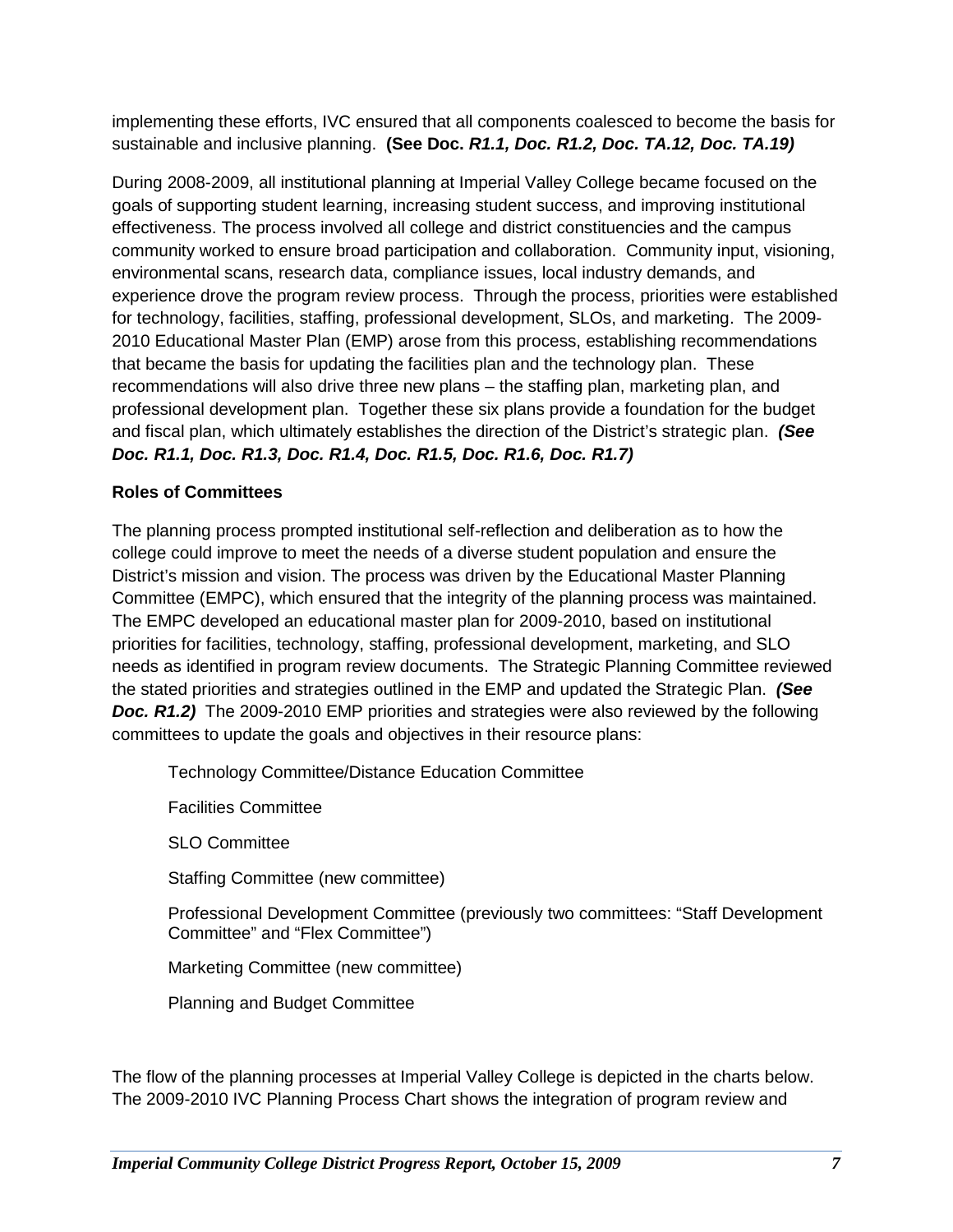comprehensive master planning (educational, facilities, technology, and other resource plans) with systematic planning and budgeting processes to effectively align college resources with priority goals (see Chart A). The second chart depicts the 2009-2010 Program Review Planning Stream (see Chart B). These charts were developed for the 2009-2010 planning cycle based on an evaluation of the 2008-2009 process conducted through the EMPC. *(See Doc. R1.8, Doc. TA.2)*

The third chart represents the proposed shared governance structure for IVC which will go to the College Council for discussion on September 14, 2009 and to the Academic Senate on September 16, 2009 (see Chart C). The structure of the shared governance committees is being revised to enhance collaboration of campus constituencies for a more effective planning cycle. These recommended revisions include a Marketing Committee and a Staffing Committee, both new committees that will be responsible for developing the marketing and staffing resource plans for the District. The revision also includes merging the Staff Development Committee and the Flex Committee to form one committee that will be responsible for creating the professional development resource plan. The final revision recommended is a restructuring of the Technology Planning Committee to ensure that its focus includes both instructional and administrative technology needs. *(See Doc. R1.9, Doc. R1.4)*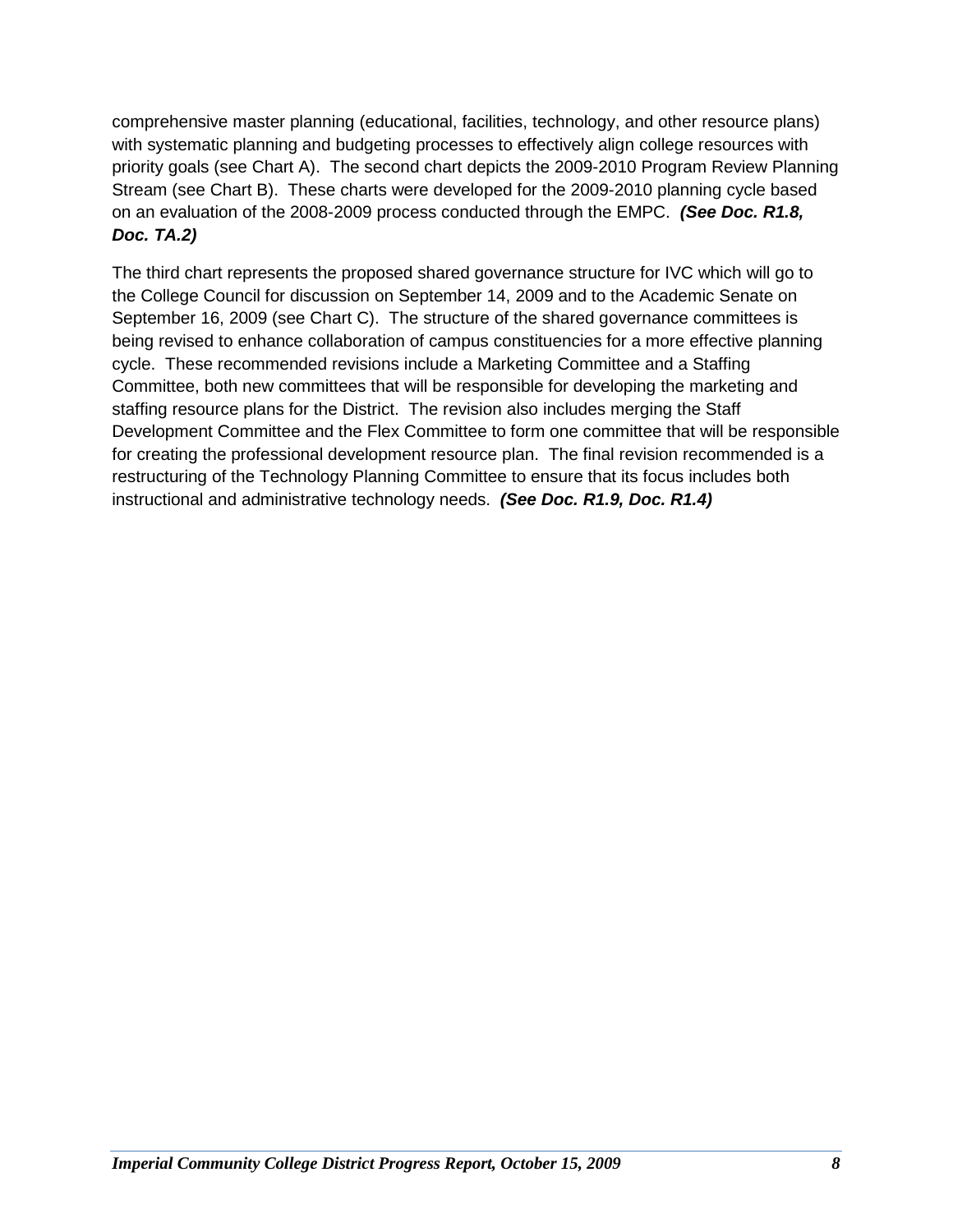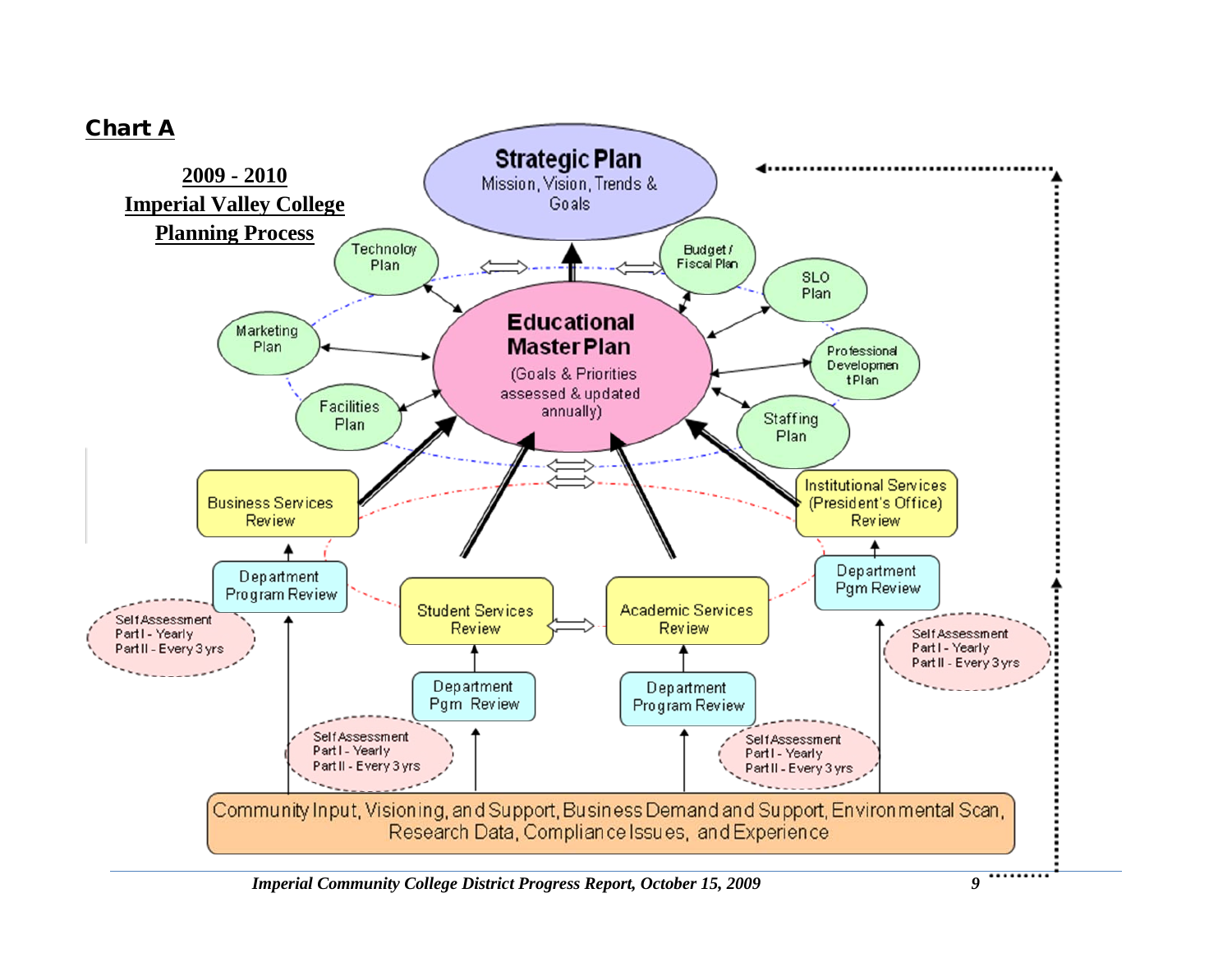

*Imperial Community College District Progress Report, October 15, 2009 10*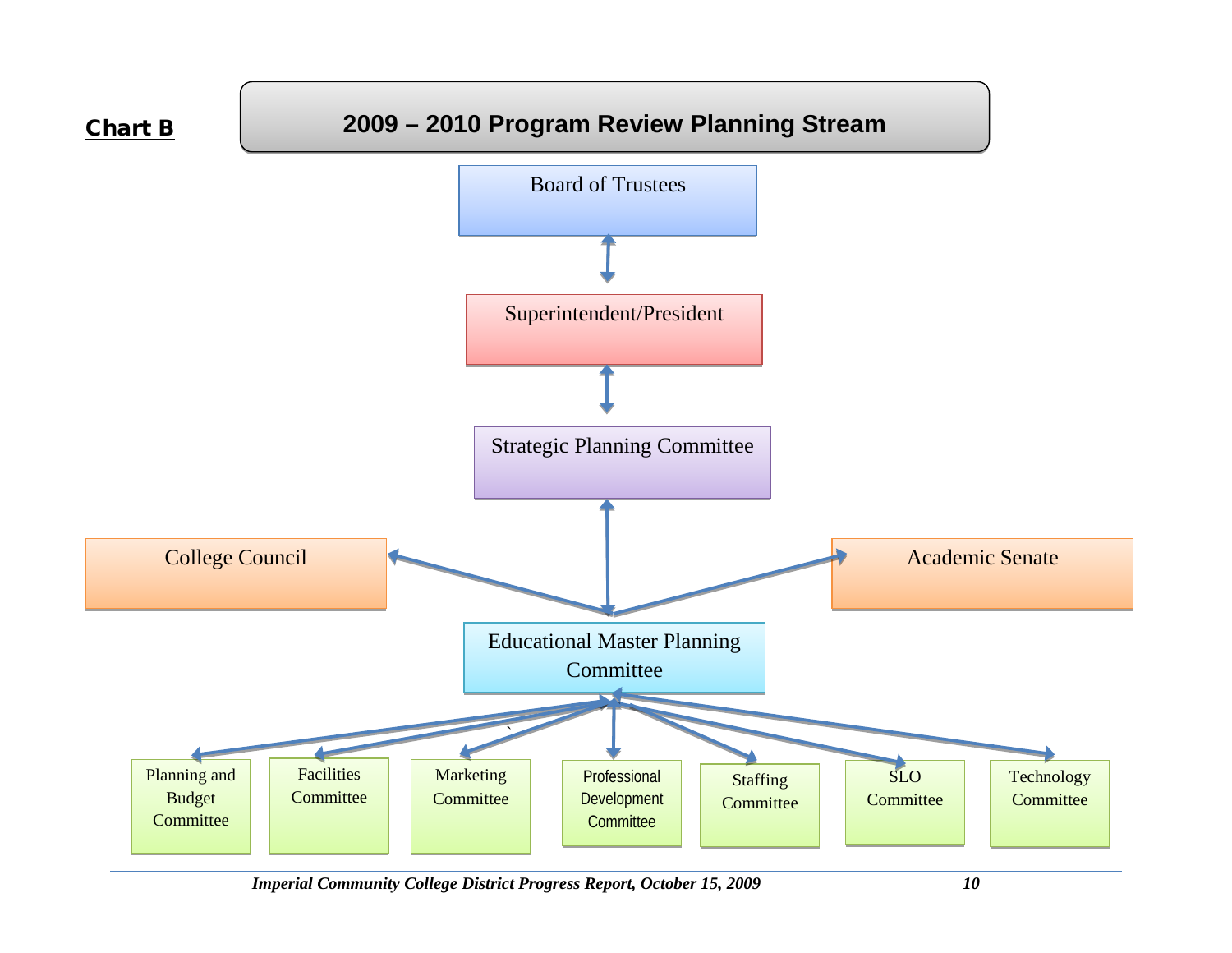## Chart C

### **SHARED GOVERNANCE PLANNING PROCESS**

### 2009-2010

### **Proposed Flow Chart**



### **Processes**

In order to complete the 2008-2009 district-wide educational master plan, the college first generated institutional planning goals, basing these goals on the District's mission, purpose and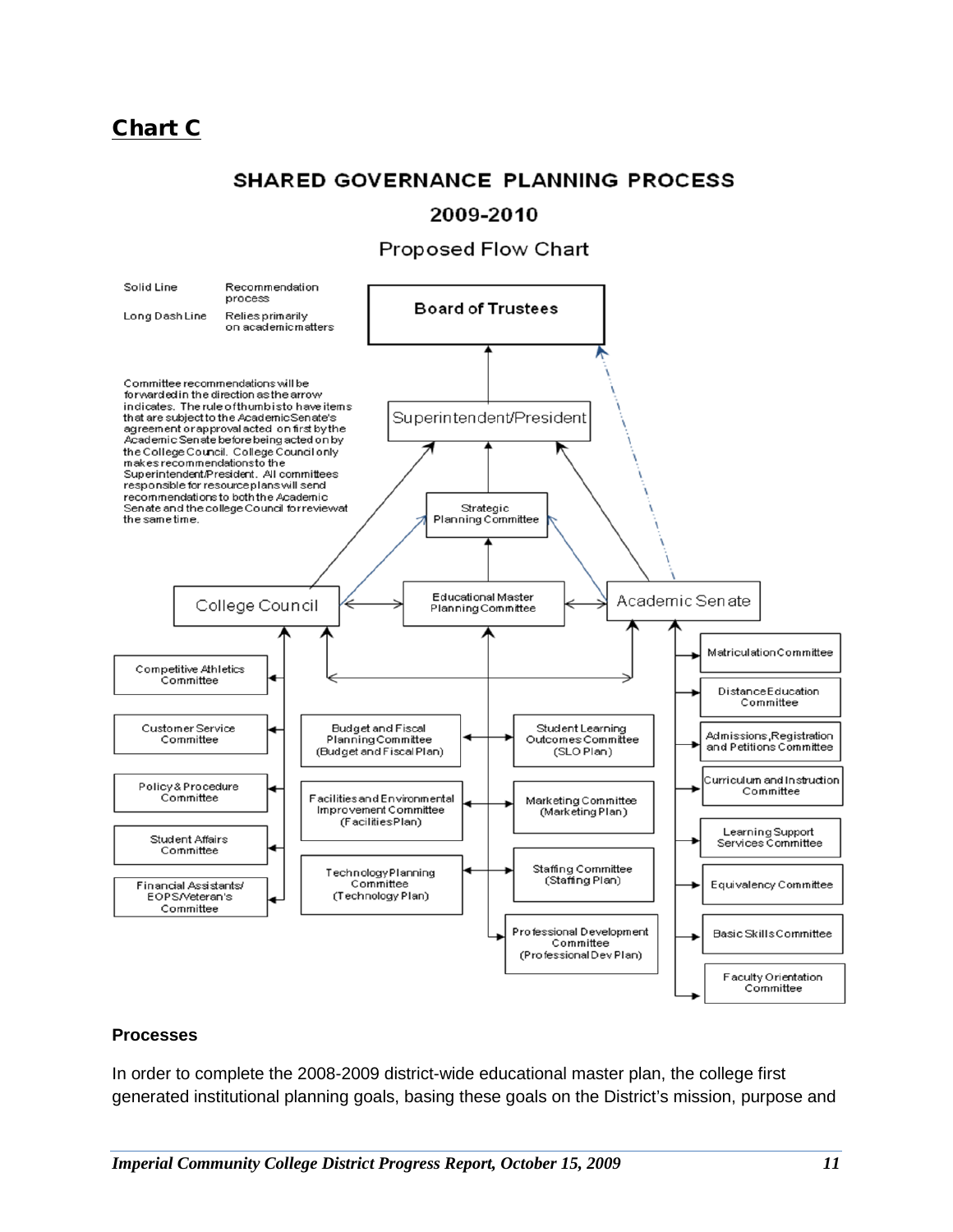values. Goal One focused on student success and student learning outcomes; Goal Two focused on student retention; and Goal Three focused on institutional effectiveness. *(See Doc. R1.1)* 

Working from the institutional planning goals, a two-phase program review process was implemented. The first phase was an annual review in which all departments and programs identified and justified their staffing, facility, technology, instructional supply and professional development needs and listed an estimated cost for each need. The 2009-2010 tentative budget was developed from this first phase of the program review process. This annual review also included an assessment of SLO progress.

The second phase entailed a Comprehensive Program Review. A three-year cycle was designed whereby the comprehensive review would be completed by one third of the departments/programs each year on a staggered basis, resulting in the completion of a comprehensive review by every program and department every three years. The comprehensive review requires an analysis of external and internal trend data, course curricula, and progress based on several forms of evidence. Through this process, program goals and objectives are updated and strategies developed to best meet the needs of students in the program as well as the community. District institutional goals and objectives serve as a foundation for program goals. The needs identified in the comprehensive program reviews are also reflected in the annual program review, and thus the tentative budget.

Both the annual and comprehensive program reviews were completed by January 2009, and were reviewed by the EMPC in February 2009. The program reviews served as the basis for the EMP. The EMP was submitted to the Superintendent/President and shared governance groups in May and approved by the Board of Trustees on June 17, 2009. *(See Doc. R.10, Doc.*  **R.11)** The Educational Master Plan became the basis for the District's Strategic Plan and the other previously listed resource plans.

Because shared governance committees do not meet during the summer, the 2008-2009 planning process resumed in August 2009. The resource plans for facilities, technology, and student learning outcomes were then updated, and the committees are currently in the process of creating the new staffing, marketing, and professional development plans. The strategic plan is also being updated and will be submitted, along with all resource plans, through the College Council and the Academic Senate to the Board of Trustees The EMPC is on track with this year's planning cycle, using the timeline outlined in the 2009-2010 EMP, which ensures that the connection from program review to strategic planning will be complete by June 2010 (2009- 2010 Timeline below).

The EMPC is also on track with the evaluation of the goals and objectives outlined in the 2008- 2009 EMP. The EMPC evaluation team presented a draft of the *Assessment of the 2008-2009 Goals and Objectives* to the EMPC in September 2009. *(See Doc. R1.12, Doc. R1.13)* The assessment will be reviewed by committee members before a final draft is completed.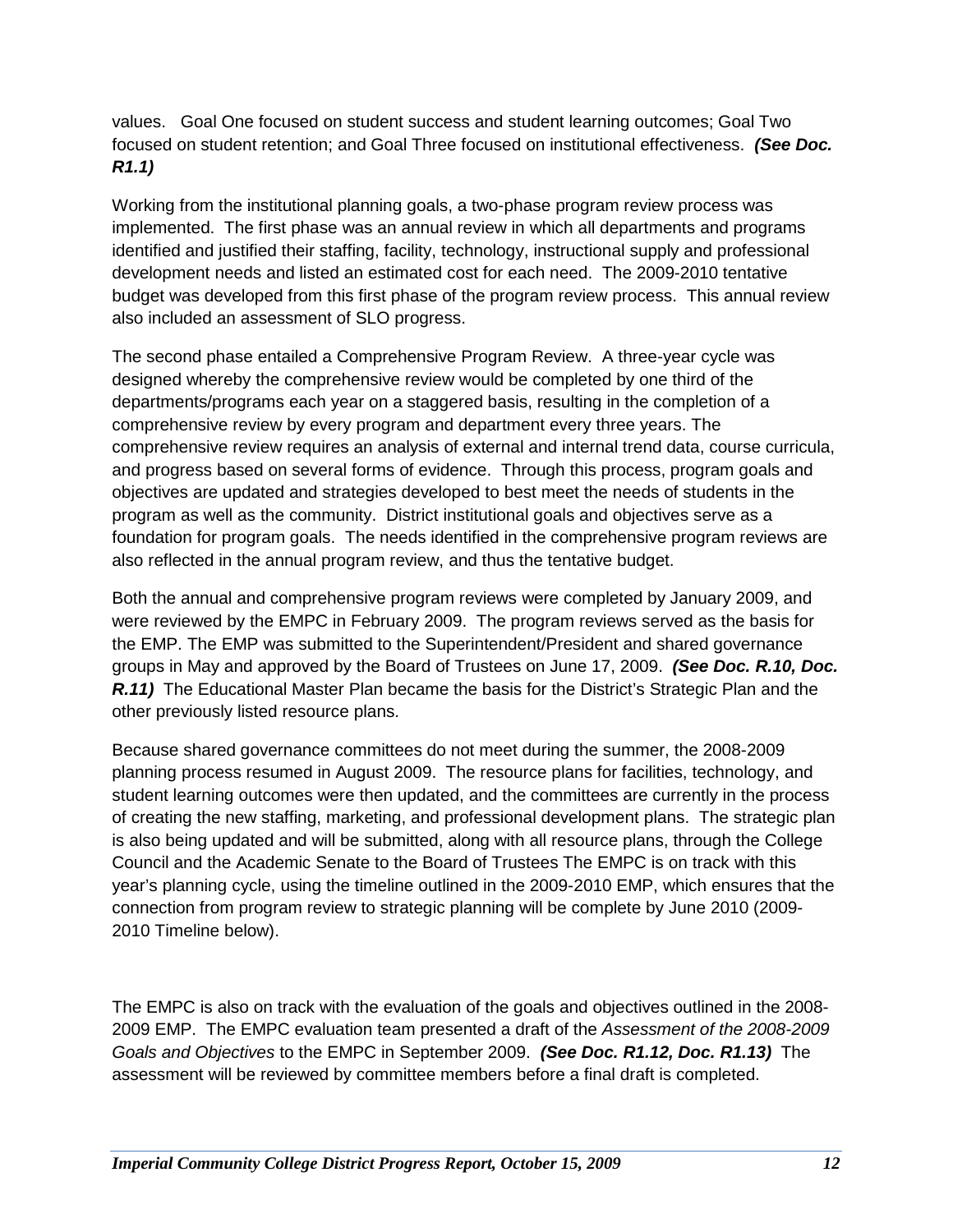### **Process Evaluation and Recommendations**

The EMPC appointed teams to evaluate the effectiveness of IVC's program review processes. Through this evaluation, several recommendations were approved by the committee and implemented for 2009-2010. These recommendations stem from the college's 2007-2008 pilot program review and the 2008-2009 processes. The recommendations are as follows:

- 1. Use a centralized document repository for the annual program review so that multiple users can more efficiently manage the work of summarizing and prioritizing requests for staffing, technology, marketing, facilities and professional development.
- 2. Develop justification forms for staffing, technology, marketing, facilities and professional development. Justification form should include a section requiring valid data for EMPC subcommittees to use in prioritizing requests.
- 3. Integrate SLO and compliance expenses into applicable account codes in the budget template.
- 4. Provide training for preparers and their support staff on the program review process so that final reports are more consistent and deadlines are met.
- 5. Make available training in data analysis, budgeting, and reporting to ensure that conclusions are supported by the data presented.
- 6. Work with researcher to develop consistent and reliable performance data in a format that can be easily input into the comprehensive program review template.
- 7. Appoint a subcommittee to modify comprehensive program review forms and to clarify instructions. The comprehensive program review should consist of the following three sections:
	- a. Past: An evaluation of the program's performance over the past three academic years (e.g., 2009-10 program reviews would evaluate the program's performance for the academic years of 2006-07, 2007-08, and 2008-09.)
	- b. Present: A snapshot of the program's status at the beginning of the existing year (e.g., 2009-10 program reviews would define the state of the program as of the fall of 2009.)
	- c. Future: A description of the program's goals and objectives for the current and the following two academic years (e.g., 2009-10 program reviews would define program goals and objectives for the academic years of 2009-10, 2010-11, and 2011-12.) Since each program will be completing a program review once every three academic years, this change would enable programs to constantly monitor their goals, objectives and performance.
- 8. Ensure that program reviews identify clear, achievable goals and objectives that support the EMP's goals and objectives. While a discussion of what might be possible if resources were infinite may be appropriate, a realistic assessment of what can be accomplished and implemented with existing or anticipated resources should be included. It is critical that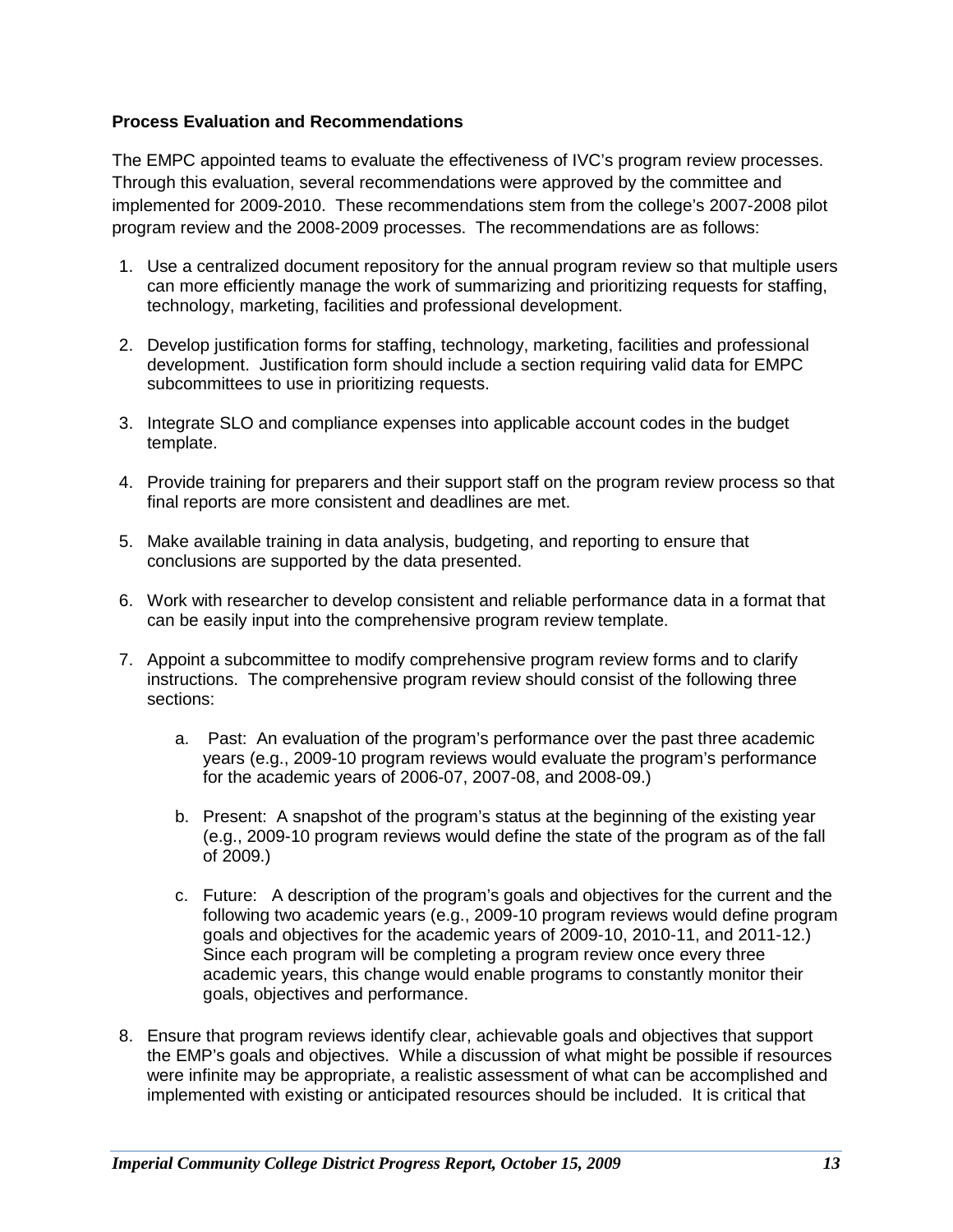objectives be specific, measurable and achievable, since their achievement will be assessed at the end of the next three-year cycle.

- 9. Include in all comprehensive program reviews a qualitative and quantitative analysis of how the program met the EMP goals and objectives, in addition to program-specific objectives.
- 10. Provide some means of documenting programs that did not successfully complete the comprehensive program review (e.g., programs that did not provide data to support their objectives)

Based on these recommendations, the following timeline was developed and approved by the EMPC for 2009-2010 academic year:

### **2009 - 2010 TIMELINE**

- **August** Educational Master Planning Committee (EMPC) sends program review timeline to programs/departments through area vice-presidents.
- **September** EMPC and area vice-presidents provide training for completing annual and comprehensive program review forms.

Vice-president of academic services and researcher provide data to programs/departments scheduled to complete comprehensive program review.

**October** Business office and IT provide budget template and quidelines to campus community for development of annual program review.

Programs/departments begin development of annual program reviews.

- **November** Programs/departments complete annual program reviews.
- **December** Programs/departments submit annual program reviews to area vice-president.

Area vice-presidents review annual program reviews and forward complete reviews to EMPC.

**January** Designated programs/departments submit comprehensive program reviews to EMPC through area vice-presidents.

> Program validation subcommittees evaluate comprehensive program reviews and submit recommendations to EMPC.

EMPC subcommittees review, summarize, and make recommendations for prioritization to staffing, facilities, technology, professional development, and marketing committees.

**February** Educational Master Plan is written and submitted to the campus community through the shared governance process.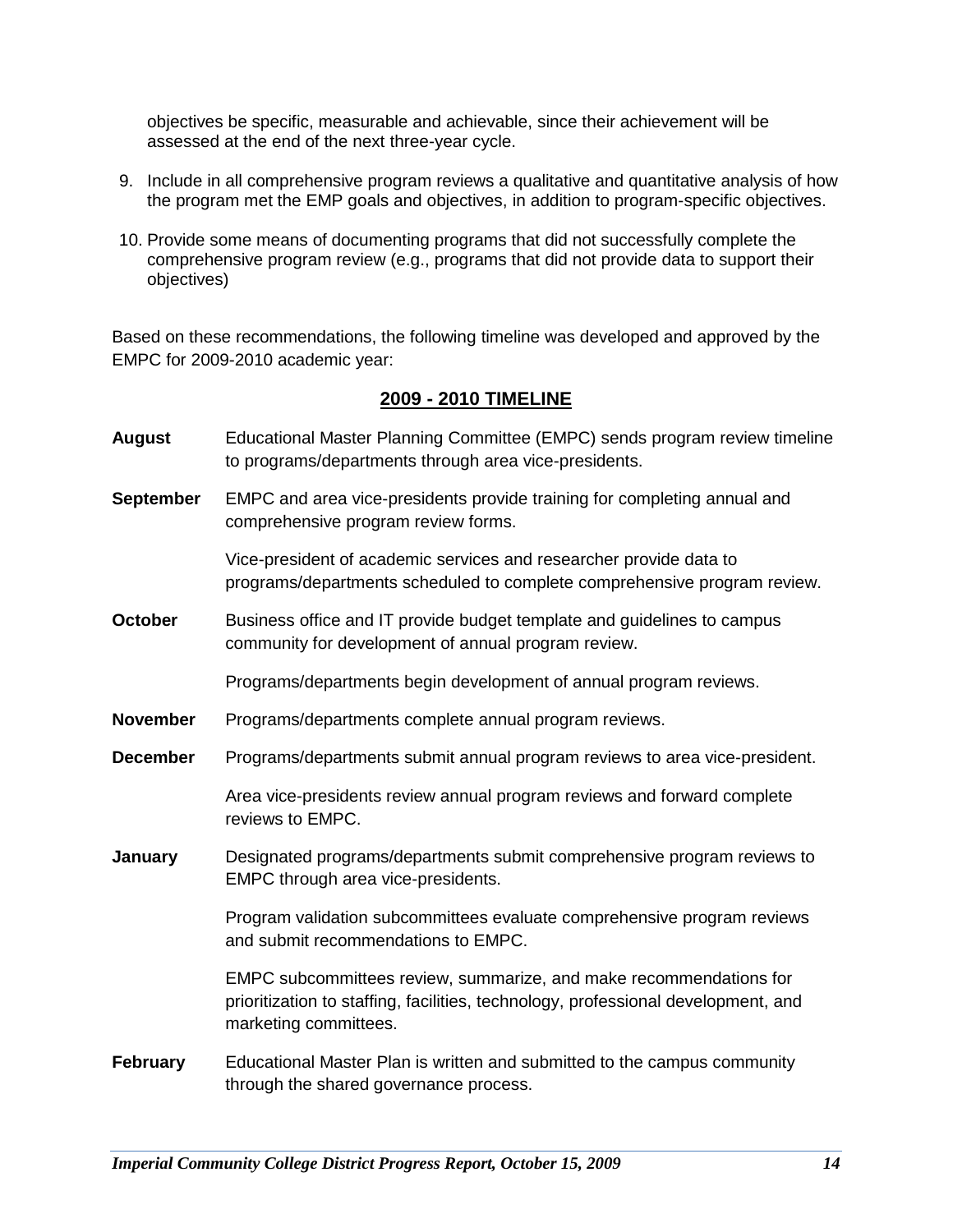|              | Technology committee updates technology plan based on EMPC input.                                                                |
|--------------|----------------------------------------------------------------------------------------------------------------------------------|
|              | Staffing committee updates staffing plan based on EMPC input.                                                                    |
|              | Facilities committee updates facilities plan based on EMPC input.                                                                |
|              | Marketing committee updates marketing plan based on EMPC input.                                                                  |
|              | Professional development committee updates professional development plan<br>based on EMPC input.                                 |
|              | SLO committee updates the SLO plan.                                                                                              |
|              | Strategic plan is reviewed and updated based on input through shared<br>governance process.                                      |
| <b>March</b> | EMP submitted to the Board of Trustees for review and adoption.                                                                  |
|              | Programs/departments input annual program review budget into Banner.                                                             |
|              | Area vice-presidents review and approve Banner budgets.                                                                          |
|              | Planning and budget committee updates fiscal plan based on input from program<br>review budgets.                                 |
| April        | Business office compiles "draft" tentative budget.                                                                               |
| May          | "Draft" tentative budget is made available to the college community through<br>shared governance process.                        |
|              | Planning and budget committee submits tentative budget to strategic planning<br>committee through the shared governance process. |
|              | Strategic plan is reviewed and finalized through shared governance process.                                                      |
| June         | Strategic plan is submitted to Board of Trustees for review and adoption.                                                        |
|              | Tentative budget is approved by Board of Trustees.                                                                               |

### **RESPONSE TO RECOMMENDATION TWO**

**Recommendation 2: The team recommends that the college develop student learning outcomes by describing how student learning outcomes will be extended throughout the institution, developing a specific timeline for development that includes establishment of authentic assessment strategies for assessing student learning outcomes in courses, programs, and degrees, how resource allocation will be tied to student learning outcomes, and a plan for how faculty and staff will become fully engaged in student learning outcomes development. The institution must also demonstrate its effectiveness**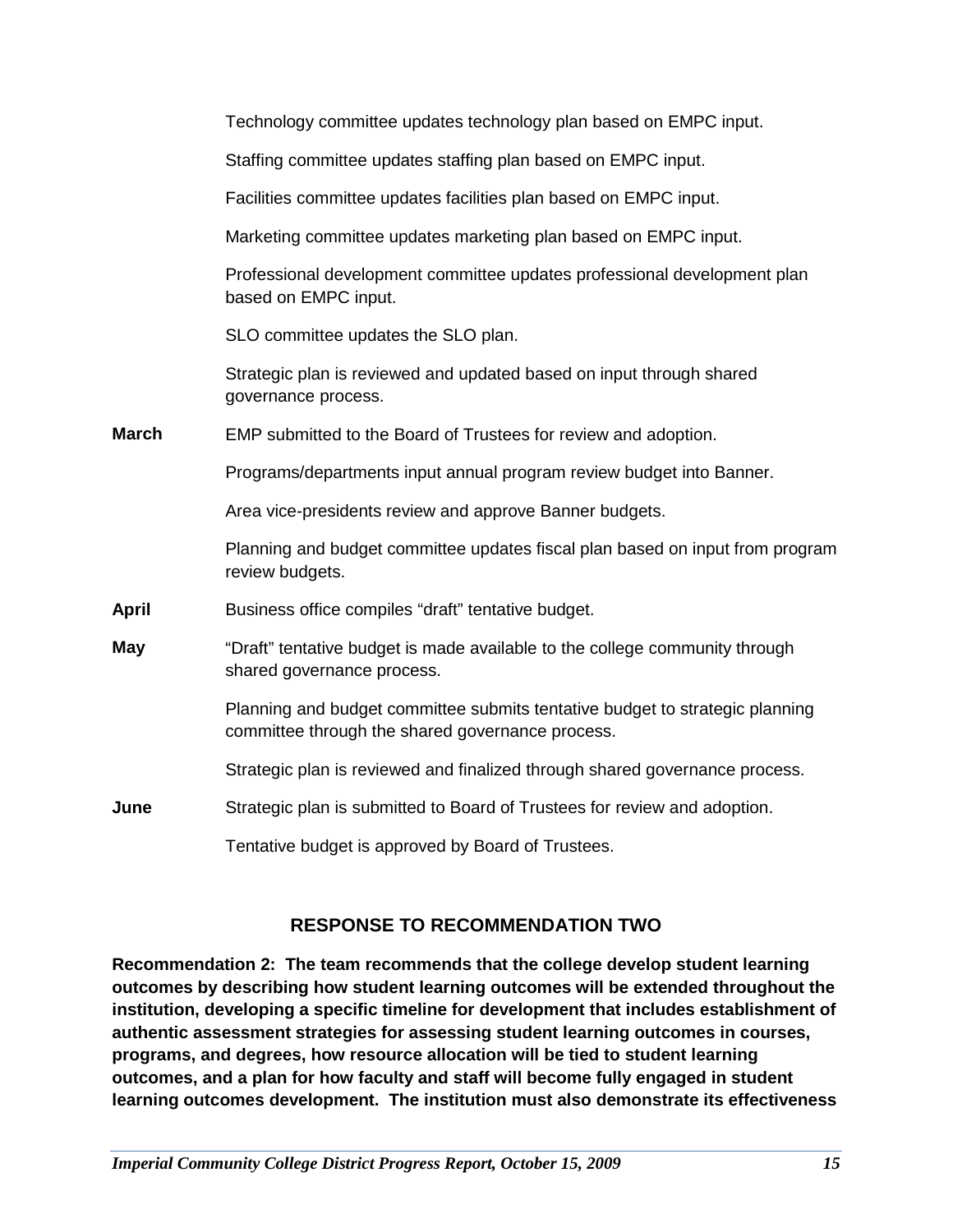### **by providing evidence of achievement in student learning outcomes and evidence of institutional and program performance (II.A, IV.A, IB, II.B.4, I.B.5, II.C, III.A.1.c).**

### **District Response**

In April 2008, there was an appointment of an SLO coordinator with 60% reassigned time during the spring and fall semesters and off-duty contracts as needed during winter and summer sessions. An SLO committee was formed and has been meeting on a regular basis since May 2008. During that semester, an SLO identification form and "Now and Later Plan" were developed and disseminated to all staff and faculty to provide guidance in the SLO process. The Now and Later Plan included outcome instructions for the 2008-2009 year, and faculty were asked to design authentic assessments and evaluate SLOs for all courses taught in 2008-2009. *(See Doc. R2.1)* Seventeen programs, including student services and non-instruction, were asked to design outcomes and collect data in the fall of 2008, and evaluate data by the summer of 2009. During the fall of 2009, the SLO identification form was revised to include an evaluation form, and the name of the form was changed to "SLO Cycle Assessment Form." *(See Doc. R2.2)*

The 2008-2009 academic year began with two presentations on SLOs, one to part-time instructors at the adjunct orientation and the other to all full-time employees at their orientation. At this point in time, the SLO coordinator had finished her introductory rounds to all departments, instructional and non-instructional, which was a process that began in the spring of 2008. These rounds were made to better educate the faculty and staff about outcomes, assessments, and the general SLO process. In addition to presentations and workshops, a website was created where forms and other resources could be accessed by IVC employees and the community. The *IVC Outcomes Newsletter* was designed and disseminated across the college. *(See Doc. R2.3)*

In January 2009, all members of the IVC community were invited to attend a faculty and staff development day devoted to SLOs. The morning session was led by a guest speaker and the afternoon session divided participants by departments for small group work on outcome development and data assessment. There were approximately ninety participants including teaching and non-teaching faculty, full-time and part-time faculty, classified staff, and administrators. Evaluations were completed by attendees and used to plan spring semester activities. *(See Doc. TA.6)* These evaluations revealed the need for mini-workshops to assist with form completion, and the desire for more presentations by faculty and staff of their identification and assessment work. In response to these evaluations, nine mini-workshops were offered in the spring of 2009. These workshops helped faculty and staff complete SLO ID and SLO Cycle Assessment forms. To highlight progress made this year and to fulfill requests made by faculty, a yearend workshop – "SLOs: Our First Year Experience"—was held. Five presenters discussed their outcomes, assessments, and ideas for improving learning in their classes.

Throughout the 2008-2009 year, the SLO Committee met monthly to discuss activities pertinent to the outcomes and assessment process. All agendas and minutes were made available on the SLO Committee website. *(See Doc. R2.4)* The website was developed to provide the IVC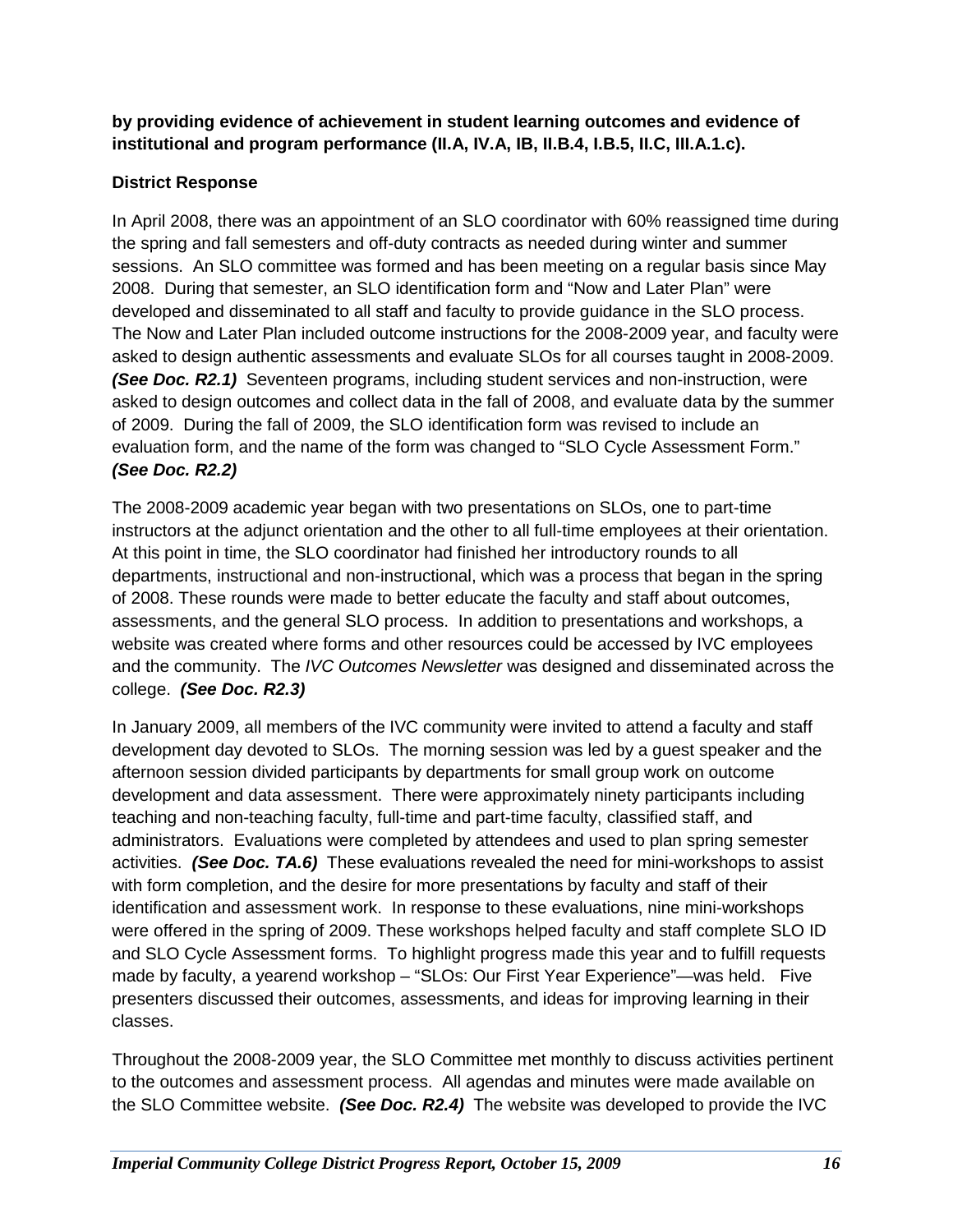community with SLO materials, updates, and committee information. The college funded travel for the coordinator to attend an Academic Senate Student Success Workshop in 2008, Student Learning Outcomes & Curriculum Institutes in 2009, and other regional workshops. Additionally, the college paid registration for two members of the SLO committee to attend a Student Learning Outcomes Institute in July 2009.

After a review by the WASC Accreditation team in December of 2008, IVC was moved up to Level II status, the "Developmental Level" on the Rubric for Evaluating Institutional Effectiveness – Part III: Student Learning Outcomes. Broken down by instruction and noninstruction, the following is a description of the steps we made in progressing forward.

Course Level SLOs: A strong effort was put forth across the campus to integrate outcomes and assessments into courses. Though we were just beginning this journey into instructional programs, much progress was made at the course level. *(See Doc. R2.5)* As of May 13, 2009, 83% of the courses taught during the 2008-2009 school year have at least one identified outcome and assessment, some have two or three identified. Completed SLO cycle assessments were submitted for 17% of our courses. The SLO committee is currently designing workshops and a rubric to help instructors evaluate their outcomes and authentic assessments. In 2009-2010 we will be refining and adding to our course-level outcomes and assessments. Faculty has been asked to submit at least three outcomes per course by December 2009. As course-level outcomes continue to improve in quality and quantity, we are working on integrating outcome data evaluation with course and program needs, especially resource allocation.

Instructional Program Level SLOs: To begin training faculty in the development and evaluation of program-level outcomes, an SLO Workshop entitled "What's Hotter: IVC in August or Instructional Program SLOs?" was held on August 20, 2009. Forty-one employees attended the workshop*. (See Doc. TA.6)* In the spring of 2009, we piloted an SLO program grid. *(See Doc. R2.6)* The Grid was designed to evaluate how well courses in degree and certificate programs assess our five ISLOs. Also being designed is a grid that will measure how well the general education (GE) program, as broken down by IVC's, UC's, and CSU's GE requirements, assesses student acquisition of the five ISLOs. A subcommittee of the SLO Committee will meet on September 23 (and monthly thereafter) to further examine the GE SLOs. At present, instructions are being developed to help all degree and certificate programs use the grid to design program-level outcomes. These guidelines and accompanying forms will be completed and disseminated in early October 2009.

Program-level SLOs are also being woven into the program review process in order to tie SLOs to resource allocation. For example, the annual program review form used in the spring of 2009 included an SLO section, yet resource allocation was detailed in a separate section, and it was difficult to see the tie between the two. This difficulty became evident after the forms were completed, so recommendations were made and the form is being revised to more clearly connect SLOs to allocation. An SLO section will also be added to the comprehensive program review and will include the SLO program grid and a three-year timeline for the SLO assessment cycle.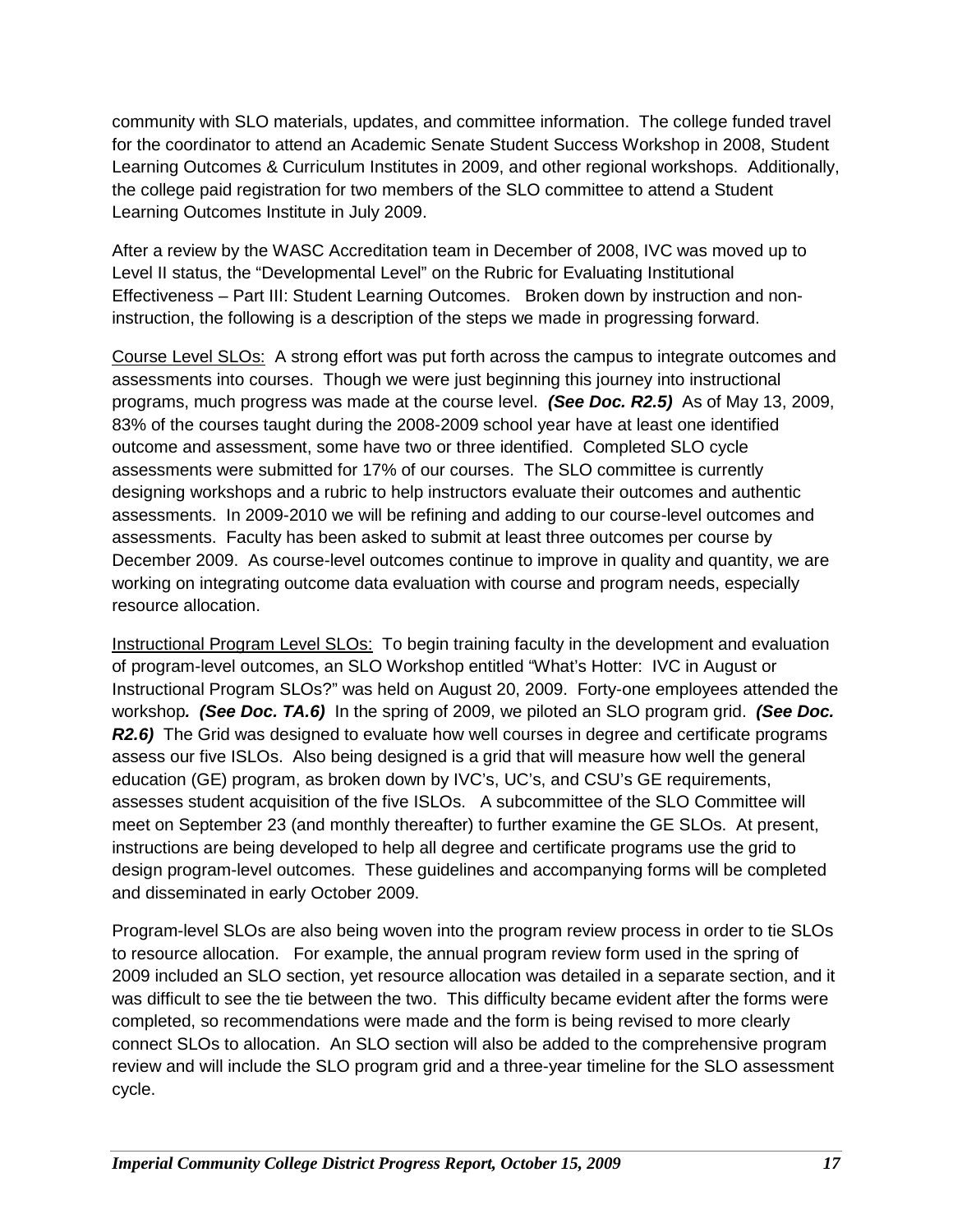Non Instructional Program Level SLOs: Seventeen non-instruction departments were identified, and all submitted outcomes and assessments in the fall of 2008. Fourteen have completed cycle assessments as of September 10, 2009. *(See Doc. R2.5)* While workshops and documents have been designed for all programs on campus, some non-instruction programs requested forms tailored more to their specific needs. Thus, a program-level SLO form is being developed with this request in mind. For example, at a student services meeting, it was decided that "service area outcomes" (rather than "student learning outcomes") better described what they are assessing, and the new forms for their area will utilize this term.

Institutional Level SLOs: The five institutional student learning outcomes (ISLOs) were identified in the "Strive for Five" form, which is now included on the website. *(See Doc. R2.7)*  All course and program outcomes identify how one or more of the ISLOs is being introduced, reinforced and/or advanced in that class or program.

### **2009-2010**

In the 2009-2010 academic year, work will continue at the course level with faculty members identifying additional outcomes and assessments and including them on their syllabi. Once our new CurricUNet system has been completed, the college will be able to easily include SLOs as an attachment to the course outlines of record stored in CurricUNet, and employees can quickly access outcomes there. Besides supporting faculty and staff with course-level and noninstructional program SLOs, we will be working on instructional program-level outcomes. Since much attention has already been paid and progress has been made on course-level outcomes and non-instructional outcomes, this year the college will be directing its efforts into developing and measuring program outcomes for instruction (degrees, certificates, GE program) as well as tying the outcome process to resource allocation via program review. In late September, the GE subcommittee of the SLO committee will begin reviewing outcomes and assessments. Additionally, a more detailed SLO timeline is being developed. It will coordinate outcomes and assessments to program review in the areas of academic, student, learning, and business services. In order to receive campus-wide input, the SLO timeline is being discussed at Academic Senate, Curriculum & Instruction, EMPC, and SLO Committee meetings.

### **Evidence**

To evidence achievement of student learning outcomes, a three-year plan has been developed and will include all course and program-level outcomes and assessments. *(See Doc. R2.8)* At this time, binders are available that contain course and program-level outcomes. Course-level outcomes will also be available on CurricuNet in the near future. Because faculty are encouraged to improve and change outcomes and assessments as they go through the cycle of collecting and assessing them, evidence will change over time. With a more direct tie of outcomes and program review, it is expected that more evidence of the achievement and benefit of outcomes will become available in the following years. Since becoming actively engaged in the SLO process, many faculty and staff have reported an increase in constructive communication with their peers and have attributed it to their work on SLOs. Although challenges will inevitably arise, we are on target to reach the Proficiency Level by 2012.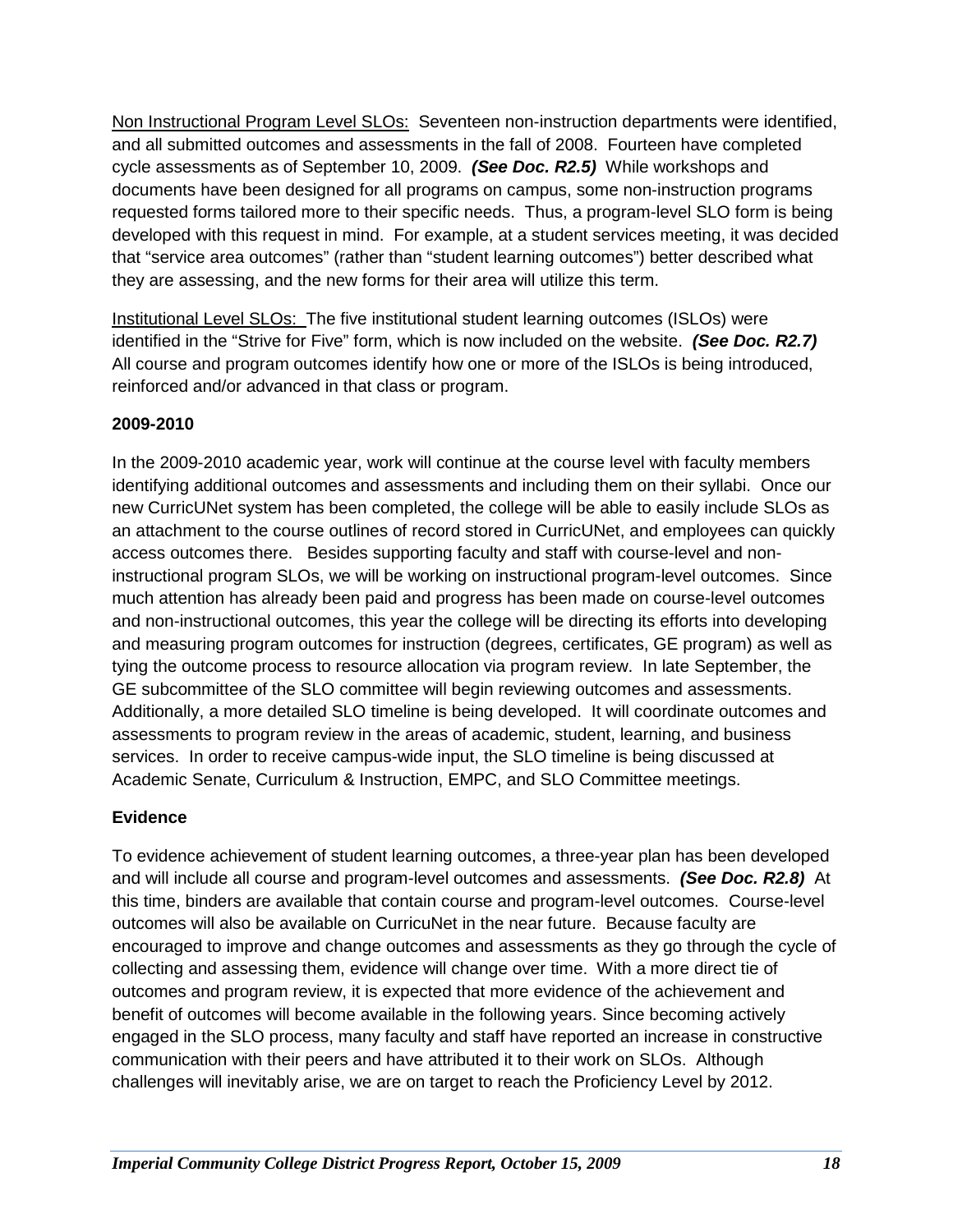### **Goals for 2009-2010**

While Imperial Valley College has made great strides in developing and implementing SLOs across the campus, the college has set the following goals for 2009-2010:

- 1. Continue to integrate SLOs throughout the college by improving the quality and quantity of outcomes assessment on campus
- 2. Align SLOs with institution planning processes, such as program review and resource allocation
- 3. Promote involvement of part-time faculty and engage more full-time faculty into the SLO process
- 4. Increase opportunities for robust SLO dialogue

### **TIMELINE OF MILESTONES**

### **STUDENT LEARNING OUTCOMES AT IMPERIAL VALLEY COLLEGE**

### **Spring 2008:**

- The Academic Senate elected a coordinator for student learning outcomes (SLO's).
- The coordinator attended Southern Region SLO meeting at Mira Costa College.
- The inaugural SLO & A Committee meeting was held on May 13, 2008. The mission statement was approved, and the agenda for developing course-level outcomes was presented. Preliminary outcomes and assessment meetings were held with the following divisions: Behavioral & Social Sciences, English, Exercise Science, Humanities, Industrial Technology, Science and Mathematics.
- An SLO identification form was developed to allow all instructional divisions and support services to use a common form to identify SLOs. The Now & Later Plan was designed to provide a timeline for developing course level SLOs, collecting data, and analyzing data to improve IVC.

### **Summer 2008**

- An SLO Committee website was started in order to provide committee meeting agendas, minutes, forms, and information.
- Reports were presented to the Academic Senate, Curriculum & Instruction Committee, and the Board to bring them into the process of developing student learning outcomes.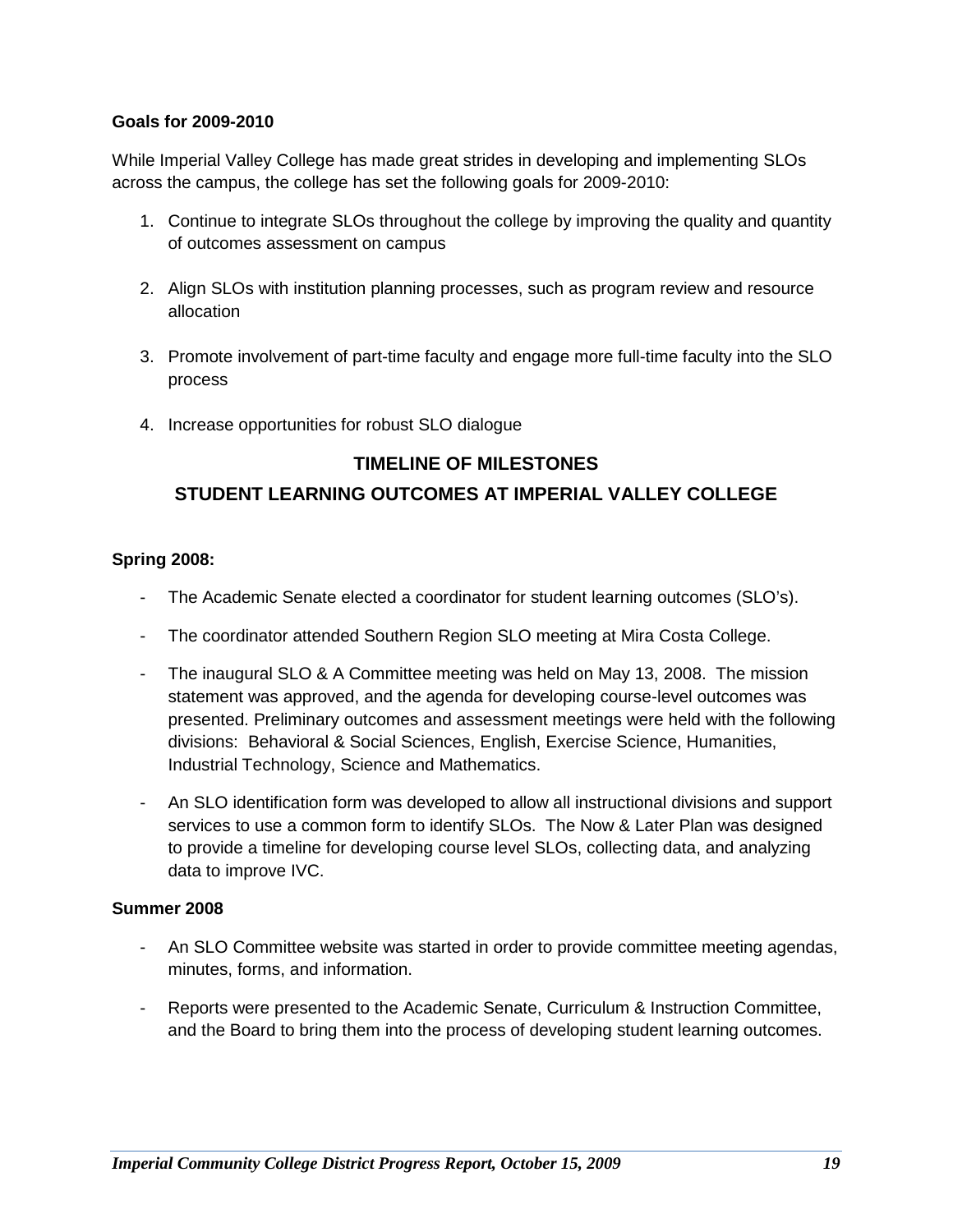- SLO coordinator gave presentations to the following student services programs: Counseling, DSPS, Library Services, Financial Aid, Admissions, IT/Information Systems, Student Affairs, and Tutoring Services.
- Approximately thirty (30) course-level and three Student Service program SLOs were identified by faculty and staff and accepted by the SLO Committee.

### **Fall 2008**

- More than 100 course-level and ten student and instructional services program SLOs and assessment tools were identified.
- SLO coordinator attended Student Success Conference held in Anaheim by the Academic Senate of the California Community Colleges.
- SLO binders were collected and stored in instructional dean's and SLO coordinator's Office.
- Outreach workshops were completed in all instruction and non-instructional departments.

### **Spring 2009**

- Seventeen outcomes and assessments were identified by seventeen non-instructional programs.
- Campus-wide SLO workshop was held in January 2009 and attended by approximately ninety participants. Evaluations from workshop were used to design spring activities.
- Nine mini-workshops were held to help faculty and staff develop outcomes and evaluate data. Two to three participants attended each workshop.
- Best practices workshop was held in May, "SLOs: Our First Year Experience." Approximately thirty attendees listened to five presenters from different departments.
- IVC received a progress report status from WASC stating that, though our SLO process had not been officially reviewed, IVC had been moved to Level II status, the developmental level.
- By May 13, 2009, 83% of the courses taught during the 2008-2009 academic year had identified at least one outcome and assessment, some with two or three identified. 17% of courses have completed the SLO cycle assessment.
- SLO Program Grid, designed to be used by instructional programs, was developed by the SLO committee and piloted by several departments.
- The SLO Committee began work on an outcomes rubric to help faculty evaluate their work with the SLO process.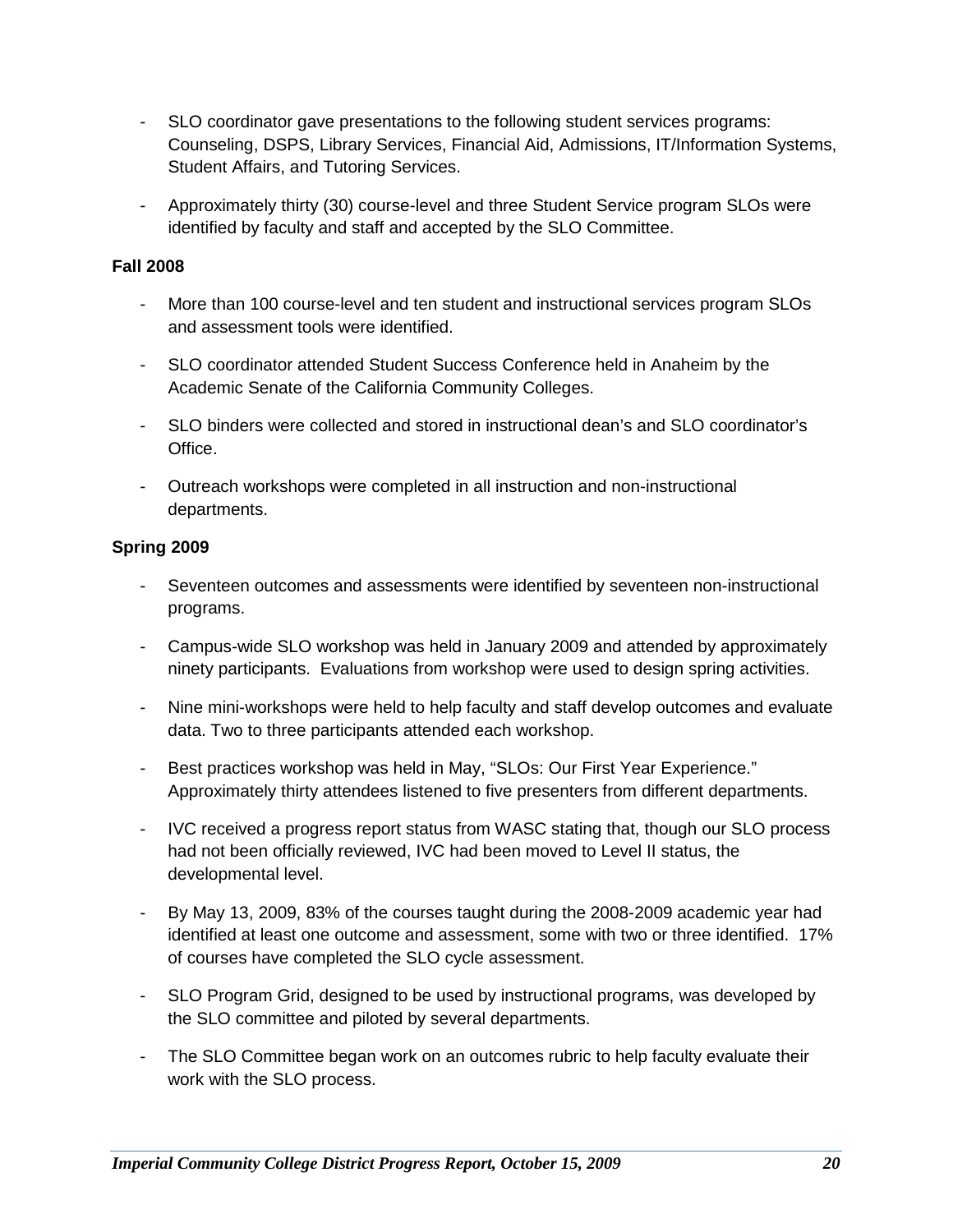### **Summer 2009**

- SLO Coordinator attended SLO and Curriculum Institute in Anaheim (organized by the Academic Senate of California Community Colleges). Two SLO committee members also attended the SLO Institute, partially funded by IVC.
- SLO coordinator designed a workshop "What's Hotter: IVC in August or Program Level SLOs?" – to take place the week before classes began.

### **Fall 2009**

- Curriculum and Instruction (C&I) committee reviewed a rough draft of the three-year SLO plan to tie outcomes to program review. The C&I committee agreed that the plan could be implemented.
- The C&I committee was asked and agreed to make SLOs part of the approval process for course outlines of record.
- Faculty members were asked to submit three to five outcomes for their courses by December 2009.
- SLO committee worked on three-year timeline for instructional program SLOs.
- Student Services selected a new term for non-instructional outcomes: Service Area Outcomes (SAOs). SAOs will be used for all areas on campus except for instructional programs offering classes, degrees, and certificates.

### **RESPONSE TO RECOMMENDATION THREE**

**Recommendation 3: The team recommends that college publications, including the general college catalog, be reviewed to ensure that information important to students is readily available. The college's sexual harassment policy needs to be explicitly noted, the policy for accepting transfer credit and the description of the availability of financial aid both need to be located so as to be more visible to current and prospective students (II.B.2.a, II.B.2.c).**

### **District Response**

The college satisfied this recommendation by revising the printed schedule, as well as its online publications, including the schedule and catalog. The college's sexual harassment policy is explicitly noted on Page 18 of the "Fall Class Schedule 2009," and on page 15 of the "IVC General Catalog 2009-2010." The policy is also posted on the college's web site. Students may link to it from the *For Students* page [\(http://www.imperial.edu/index.php?pid=3\)](http://www.imperial.edu/index.php?pid=3).

In the "Fall Class Schedule 2009" on page 5, the availability of financial aid is now clearly stated. The college's policy for accepting transfer credit is located on pages 17 and 18 of the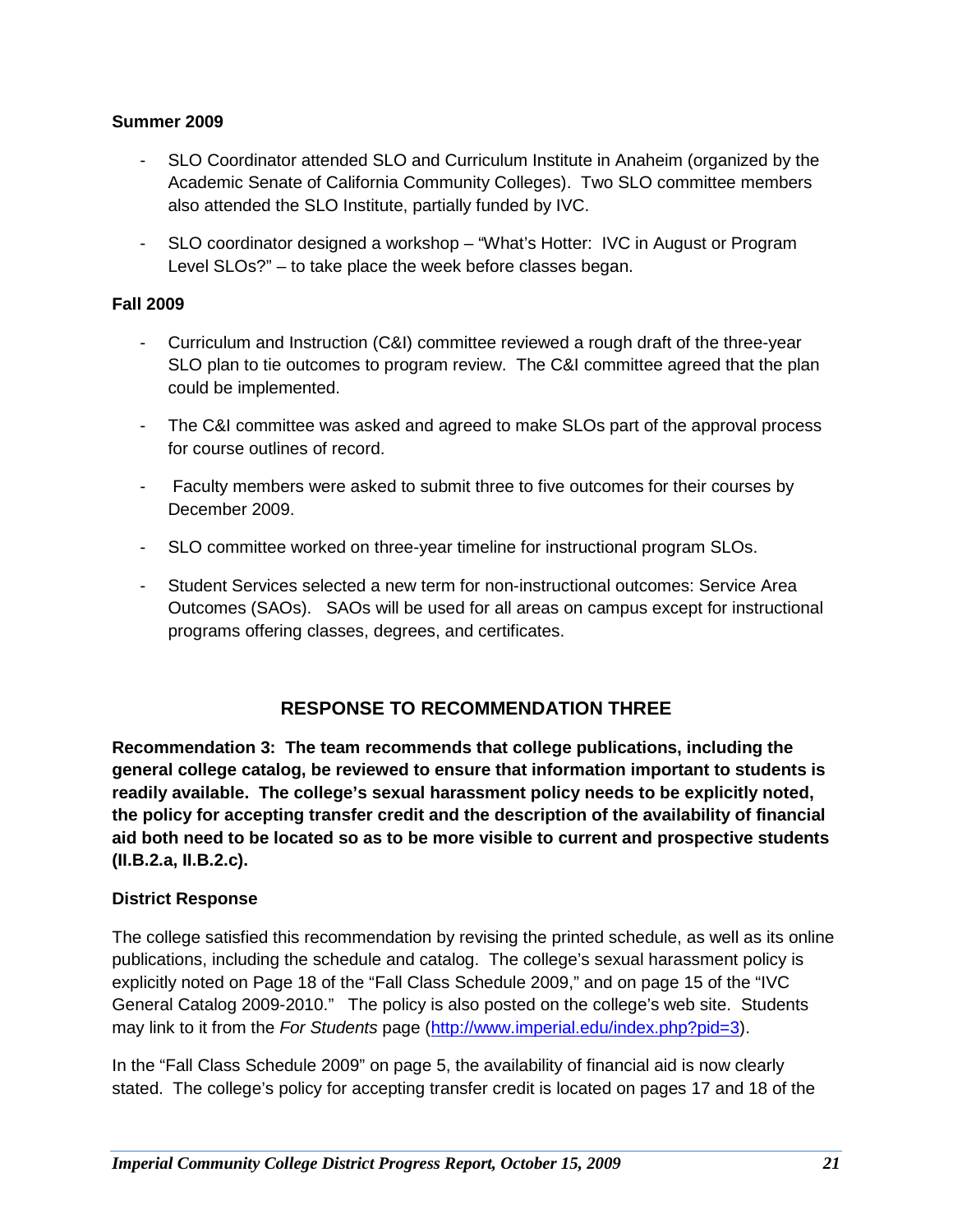schedule and has also been plainly detailed so that this information is visible to current and prospective students. The "IVC General Catalog 2009-2010" has also been revised to incorporate these changes.

### **RESPONSE TO RECOMMENDATION FOUR**

**Recommendation 4: The team recommends that the college identify and assess student learning outcomes and assessment outcomes for all student services areas to include categorically funded state and federal programs. (II.B.4)**

### **District Response**

The college has identified and assessed learning outcomes for all nine student services areas, which includes categorically funded state and federal programs. Eight of those nine have completed the assessment cycle. *(See Doc. R2.5)* These programs will continue their assessment cycles as per the SLO timeline, and use their outcomes and assessments to justify their requests for resources via program review.

All departments and programs across campus, including student services areas, received the information, training, and opportunity to participate in the SLO process. For example, individuals from student services attended the two larger workshops and mini-workshops. The SLO coordinator also gave three presentations on SLOs to the counseling and DSPS (Disabled Student Programs and Services) departments in the fall of 2008.

At present, the SLO coordinator is creating new identification and assessment forms to better fit the needs of student services. For example, on September 2, 2009, attendees at a student services meeting voted to use the phrase "service area outcome" (instead of "student learning outcome"), because they decided that it better described what they were identifying and measuring, so the new form will use service area outcome (SAO) rather than SLO.

### **RESPONSE TO RECOMMENDATION FIVE**

**Recommendation 5: The team recommends the college develop a process to assess, review and modify the Technology Plan as the educational needs and programs develop in order to support a college master plan. It also recommended that the plan be aligned with college budgeting processes and staffing. (II.B.2.a; II.B.2.c)**

### **District Response**

The following document contains an evaluation of the goals set forth in Imperial Valley College's Technology Master Plan for 2008-09. Additionally, it contains technology goals that emerged from the Educational Master Plan.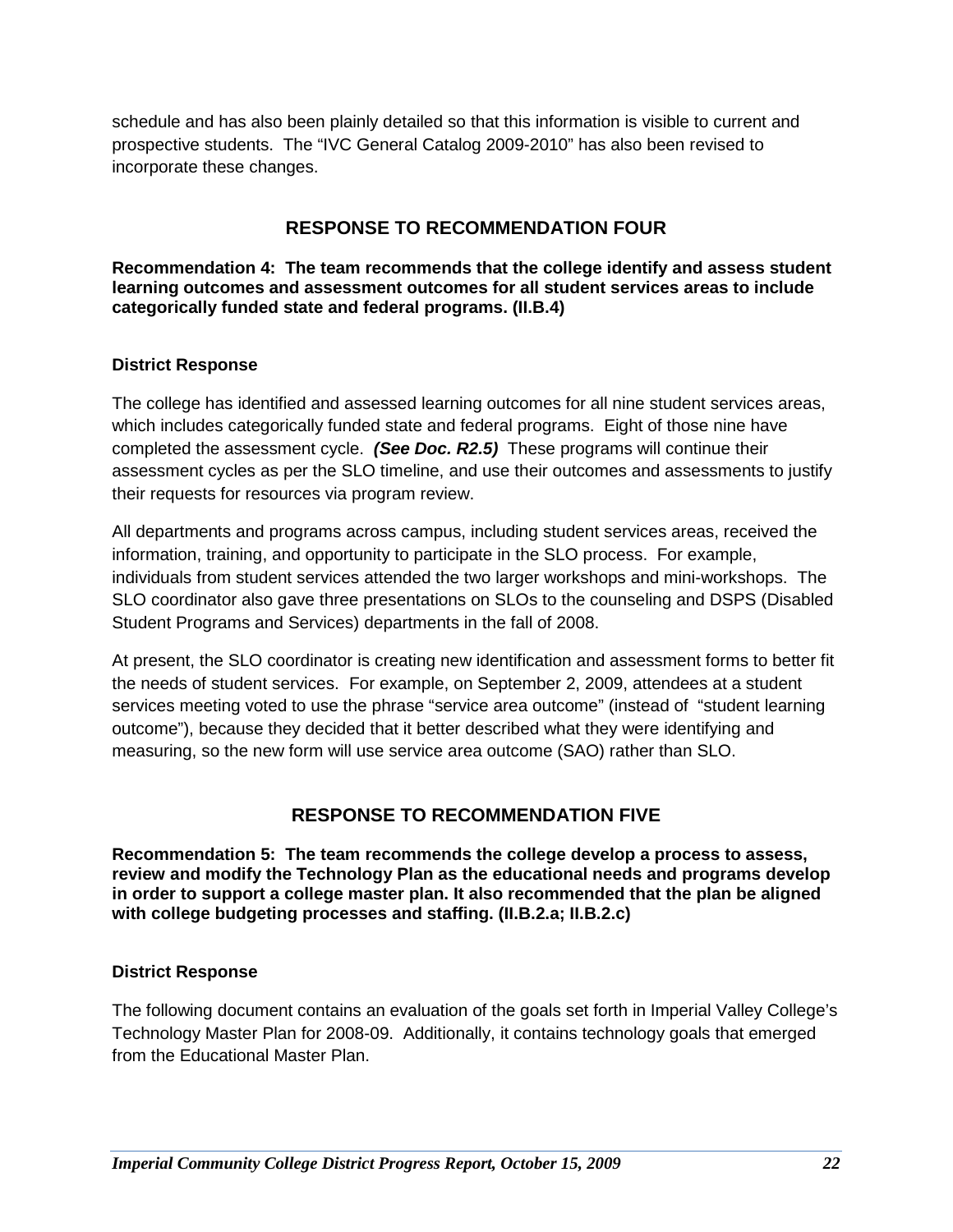Based on the evaluation of the 2008-09 Technology Master Plan, it was determined that the technological goals originally outlined in that document focused too much attention on the administrative uses of technology at the college and not enough on the instructional needs of the students, faculty, and staff. Program reviews across campus identified the need for expanded training in computer and web applications, wireless access across campus, and network and server security and stability. As it examined and prioritized program review requests, the Educational Master Plan Committee decided that meeting these technological needs was vital to the college's future success. As a result, the three abovementioned needs have been made priority goals in this document.

This reevaluation of goals led to a reexamination of the structure of the technological committee itself. Like the goals outlined in the 2008-09 Technology Master Plan, the Technology Planning Committee (TPC) also focused on administrative needs and did not prioritize instructional technology needs. This document recommends that the Technology Planning committee form two subcommittees, one with administrative technology as its focus and the other with instructional technology as its focus, in order to meet both administrative and instructional needs.

Additionally, it was determined that a clearer evaluation process needed to be established to ensure not only that essential goals are met but also that those goals effectively serve the campus community. For example, Goal #1—to establish a wireless network across campus – would be evaluated by the Distance Education Committee (DEC). The DEC would assess not only whether the network is installed but how effectively that network meets the need for which it was designed: namely, to enable students and staff safe and secure access to the Internet from any point on campus. The assigned evaluators, in conjunction with the campus technology leads and the Educational Master Plan Committee, would develop the documents used to evaluate each goal.

Representatives from the Technology Planning (Administrative) and Distant Education (Instruction) Committees will attend an annual Technology Retreat to collaborate on merging goals and objectives into one seamless IVC Technology Plan. The first retreat is scheduled for the fall of 2009.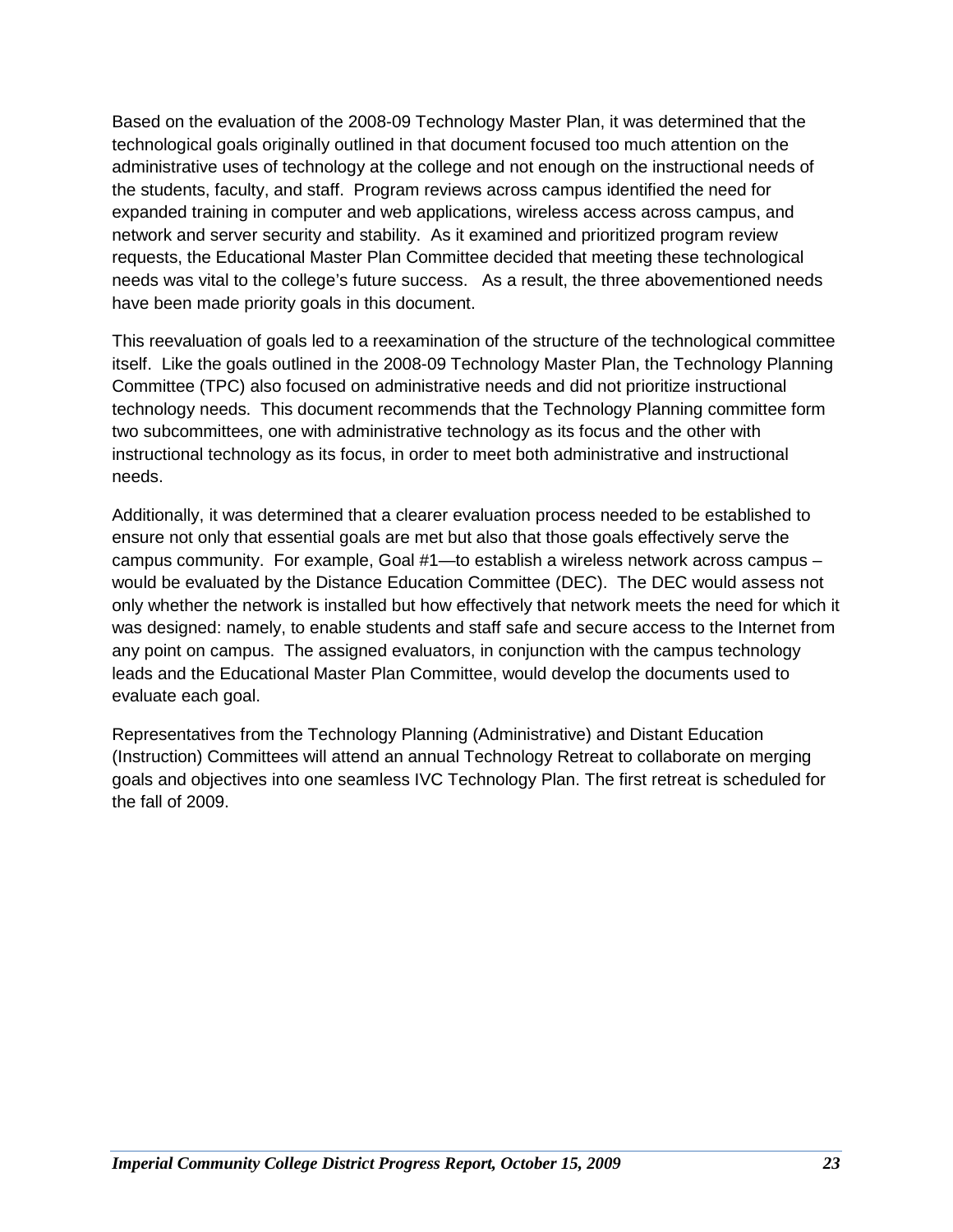### **EVALUATION OF 2008-09 TECHNOLOGY MASTER PLAN GOALS**

### **Goal #1: Providing the best possible computing environment and classroom technology solutions to all faculty members, staff, and students**

| <b>Objectives</b>                                    | <b>Status</b> | <b>Comments</b>                       |
|------------------------------------------------------|---------------|---------------------------------------|
| 1A: Provide updated computing environment for        | Ongoing       | Still a priority                      |
| faculty and students and ensure proper support       |               |                                       |
| 1B: Install audio/visual equipment in all classrooms | 85%           | Installation and maintenance is still |
|                                                      | Completed     | a priority; scheduled to be           |
|                                                      |               | completed after the completion of     |
|                                                      |               | the new building (SPR 2010)           |
| 1C: Establish computer hardware standards for        | Completed     | Plan needs to be updated as           |
| purchasing                                           | (SPR 2009)    | technology changes                    |
| 1D: Establish and implement equipment replacement    | 20%           | Updating inventory a yearly           |
| plan                                                 | Completed     | activity that must be established     |
| 1E: Apply virtual desktop (NComputing) technology in | Completed     | Accomplished through ACCESO           |
| the Reading/Writing Labs                             | (SPR 2009)    |                                       |
| 1F: Implement VM Ware Technology                     | Not complete  | No longer priority according to the   |
|                                                      |               | current Educational Master Plan       |
| 1G: Make a concerted effort to bridge common         | Ongoing       | Measurable objectives need to be      |
| technology interests between IVC and ICOE            |               | established                           |

### **Goal #2: Providing distance education support**

| <b>Objectives</b>                                 | <b>Status</b> | <b>Comments</b>                    |
|---------------------------------------------------|---------------|------------------------------------|
| 2A: Build the CENIC fiber connection              | 20%           | Pending compliance issues resolved |
|                                                   | Completed     |                                    |
| 2B: Develop a contingency plan for distance       | Ongoing       |                                    |
| education course management system                |               |                                    |
| 2C: Develop the transition plan for ending of the | In process    | End-date for ACCESO changed to     |
| ACCESO project Title V grant                      |               | June 2010 (from Sept. 2009)        |
|                                                   |               |                                    |

#### **Goal #3: Ensuring the best effective use of the Banner ERP system**

| <b>Objectives</b>                         | <b>Status</b> | <b>Comments</b>                     |
|-------------------------------------------|---------------|-------------------------------------|
| 3A: Maintain the Banner system            | Ongoing       | Must implement more robust training |
|                                           |               | program                             |
| 3B: Implement the XtenderSolutions System | Complete      |                                     |
| 3C: Implement the Fixed Asset System      | 20%           | Scheduled completion date:          |
|                                           | Completed     | June 2010                           |
| 3D: Implement the Argos Report System     | Complete      |                                     |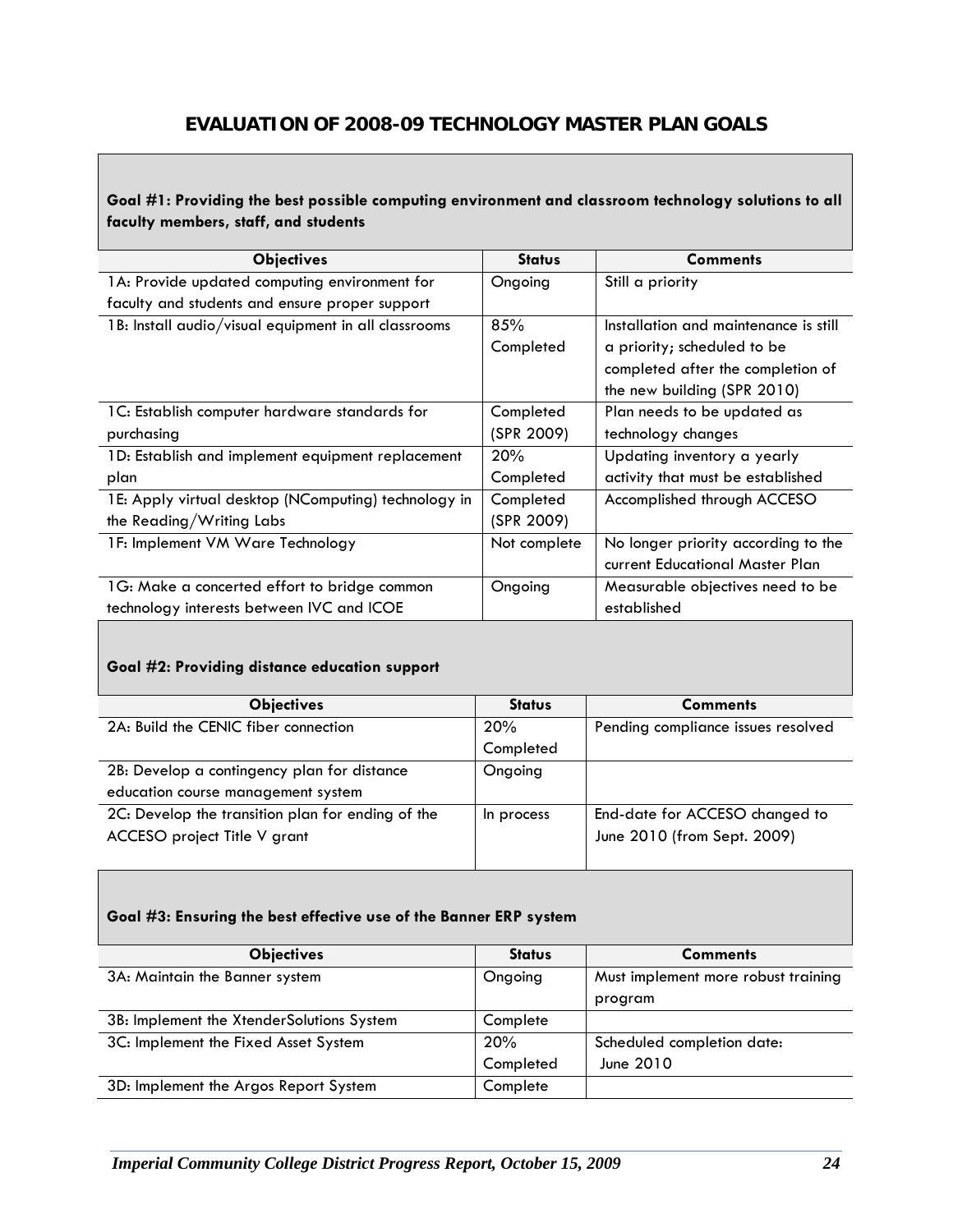| 3E: Implement the Leave Balance System for     | 20%       | Scheduled completion date            |
|------------------------------------------------|-----------|--------------------------------------|
| Employee Self Service (mock payroll)           | Completed |                                      |
| 3F: Purchase the Oracle campus license         | Completed |                                      |
|                                                | on        |                                      |
|                                                | 4/24/2008 |                                      |
| 3G: Implement the DegreeWorks System           | 60%       | Scheduled completion date            |
|                                                | Completed |                                      |
| 3H: Implement the Position Control System      | 20%       | Scheduled completion date            |
|                                                | Completed |                                      |
| 31: Implement the Payroll system               | 20%       | Scheduled completion date            |
|                                                | Completed |                                      |
| 3J: Implement the Enrollment Management System | Ongoing   | Interim program created by VP        |
|                                                |           | Academic Services and IT             |
|                                                |           | Programmer. Piloted in Fall 2009.    |
|                                                |           | Will be evaluated after Fall census. |

### **Goal #4: Ensuring comprehensive faculty and staff training**

| <b>Objectives</b>                              | <b>Status</b> | <b>Comments</b>                   |
|------------------------------------------------|---------------|-----------------------------------|
| 4A: Provide updated computing environment for  | Ongoing       | Technology Training center offers |
| faculty and students and ensure proper support |               | classes in existing programs      |
|                                                |               | Basic academic need               |
| 4B: Update student computing labs with current | Ongoing       | Basic academic need               |
| hardware and software                          |               |                                   |

### **Goal #5: Implementing the campus technology modernization plan**

| <b>Objectives</b>                              | <b>Status</b> | <b>Comments</b>                       |
|------------------------------------------------|---------------|---------------------------------------|
| 5A: Rebuild the College's main web site        | Continuously  | <b>Basic campus need</b>              |
|                                                | improved      |                                       |
| 5B: Upgrade campus intranet wiring             | Complete      | <b>Basic campus need</b>              |
| 5C: Renew campus intranet network equipment    | Complete      | <b>Basic campus need</b>              |
| 5D: Renew campus telecommunication equipment   | Complete      | <b>Basic campus need</b>              |
| 5E: Deploy a campus-wide wireless data network | 75%           | Validation of reliability in progress |
|                                                | Completed     | during fall 2009                      |
| 5F: Update software and hardware on the infra  | Ongoing       | <b>Basic campus need</b>              |
| structure computing systems                    |               |                                       |

### **Goal #6: Developing, reviewing, and revising technology related policies and procedures on a regular basis**

| <b>Objectives</b>                                 | <b>Status</b> | <b>Comments</b> |
|---------------------------------------------------|---------------|-----------------|
| 6A: Establish the Computer and Network Use Policy | Complete      |                 |
|                                                   |               |                 |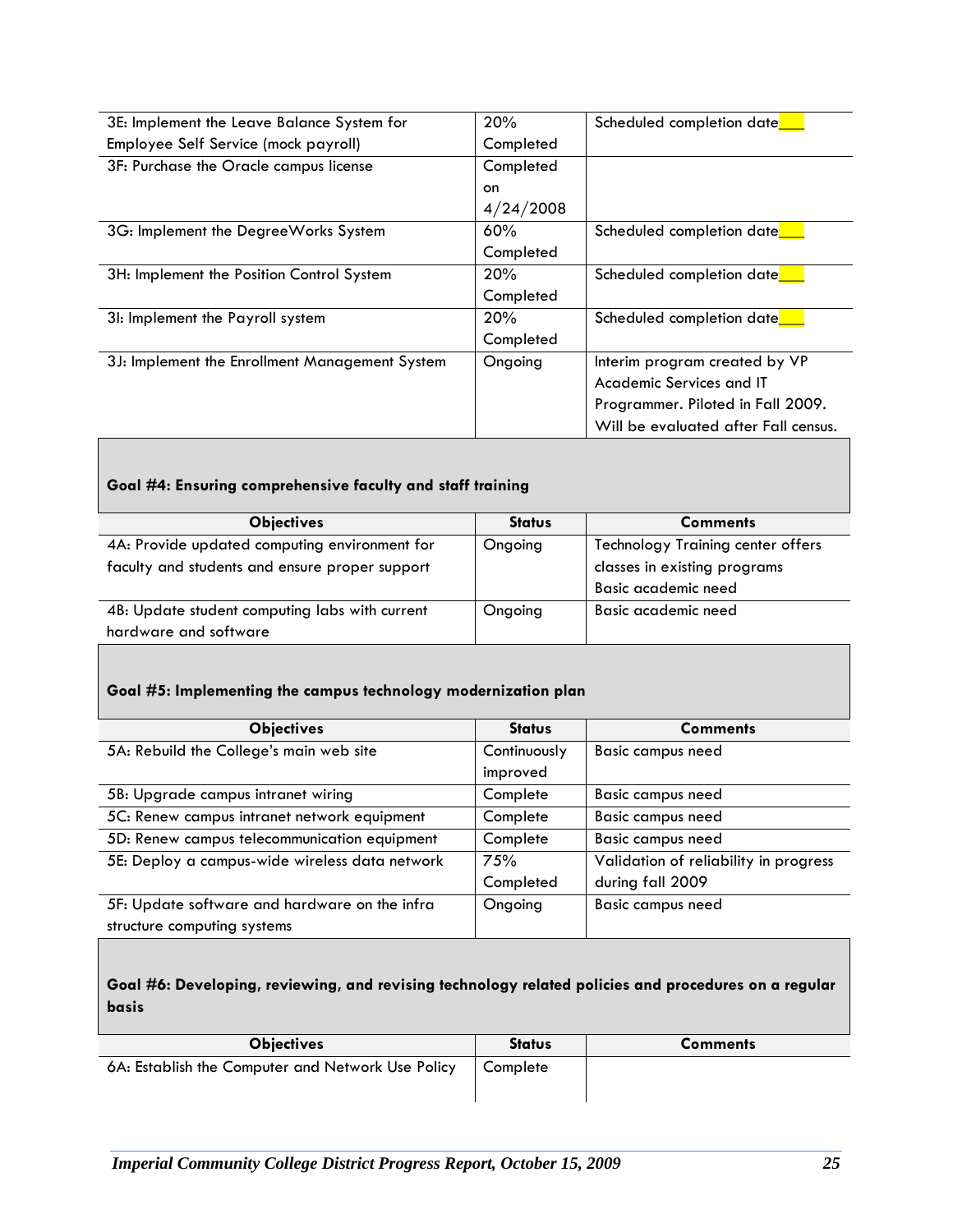### **2009-2011 Technology Master Plan Goals**

Goal #1: Complete campus-wide wireless network

Goal #2: Establish clear guidelines for recovery planning, redundancy, increased security, and maintenance of existing systems

Goal #3A-D: Complete the installation of and training for key web applications

Goal #4: Support the increasing demand for a secure virtual library

Goal #5: Continue planning and implementation of smart classrooms

Goal #6: Continue with ongoing and systematic replacement of outdated hardware

Goal #7: Provide guidance to division chairs as to specificity and rationale for technology requests prior to the annual program review process

Goal #8: Develop plan to expand computer labs to meet student demands

Goal #9: Offer ongoing professional development specific to Etudes training and to Banner applications training

Goal #10: Develop a plan to use technology to support the college's "greening" efforts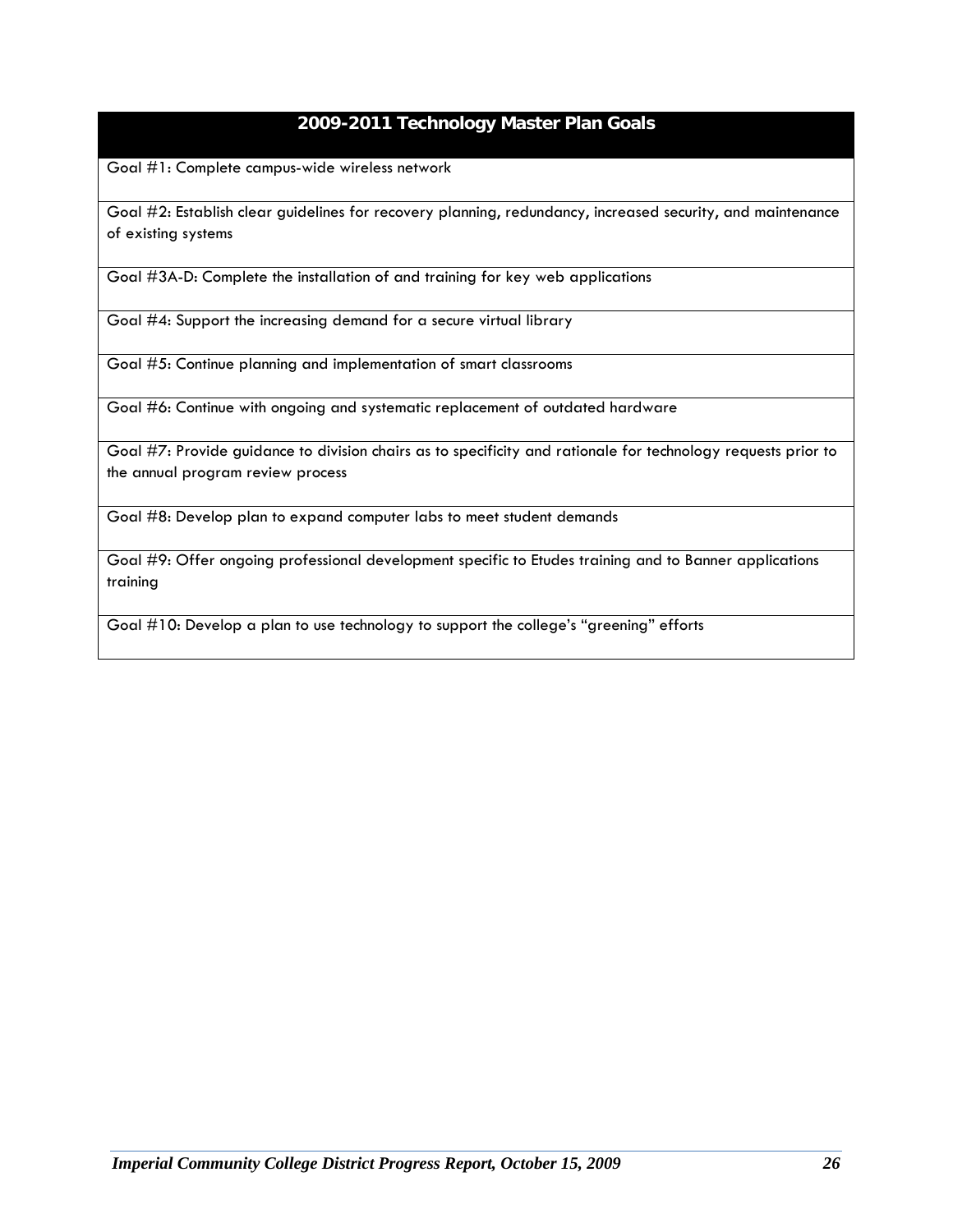|                     | Goal #1: Complete Campus-Wide Wireless Network                                                                                                                                                                                                                                                                                                                                         |
|---------------------|----------------------------------------------------------------------------------------------------------------------------------------------------------------------------------------------------------------------------------------------------------------------------------------------------------------------------------------------------------------------------------------|
| <b>Details</b>      |                                                                                                                                                                                                                                                                                                                                                                                        |
|                     | A campus-wide wireless network was a priority of the 2008-09 Technology Master Plan, yet it<br>was not completed. It is also a key priority of the 2009 Program Review. Therefore, it is the first<br>item on this year's technology master plan.                                                                                                                                      |
|                     | Increased internet access was requested to meet the needs of both on-campus and distance<br>education students.                                                                                                                                                                                                                                                                        |
|                     | With the development of the Student Portal, IVC now has in place an authentication system that<br>could be used to ensure that only authorized users can take advantage of the wireless network.                                                                                                                                                                                       |
| Training            |                                                                                                                                                                                                                                                                                                                                                                                        |
|                     | Once the wireless network is in place, then training on how to use it will be needed. This can come<br>in the form of step-by-step login instructions (ideally using videos). Additionally, this training could<br>serve as a prime opportunity to make faculty, staff, and students aware of the potential risks that<br>are involved with using relatively public wireless networks. |
|                     | The Technology Training center, in conjunction with the webmaster and the instructional media<br>designer, will be in charge of training faculty, staff, and students in using the wireless network.                                                                                                                                                                                   |
|                     | Administrator in Charge of Implementation                                                                                                                                                                                                                                                                                                                                              |
|                     | Dean of Technology                                                                                                                                                                                                                                                                                                                                                                     |
| <b>Evaluated By</b> |                                                                                                                                                                                                                                                                                                                                                                                        |
|                     | As distance education students are identified as one of the prime users of this equipment, the<br>Distance Education Committee should lead the evaluation.                                                                                                                                                                                                                             |
| Date of Evaluation  |                                                                                                                                                                                                                                                                                                                                                                                        |
|                     | There is a distinct urgency to complete this goal as soon as possible. Therefore, the initial date of<br>evaluation will be December 2009.                                                                                                                                                                                                                                             |
|                     | Currently, this goal is at 75% implementation.                                                                                                                                                                                                                                                                                                                                         |

### **Goal #2: Establish clear guidelines for recovery planning, redundancy, increased security, and maintenance of existing systems**

**Details** 

When the college's email server contracted a virus in Spring 2009, its email was down for two weeks and IT staff members were forced to devote all their time to fixing the problem and reestablishing email services across campus. As this incident suggests, security and backup and recovery plans are currently problematic.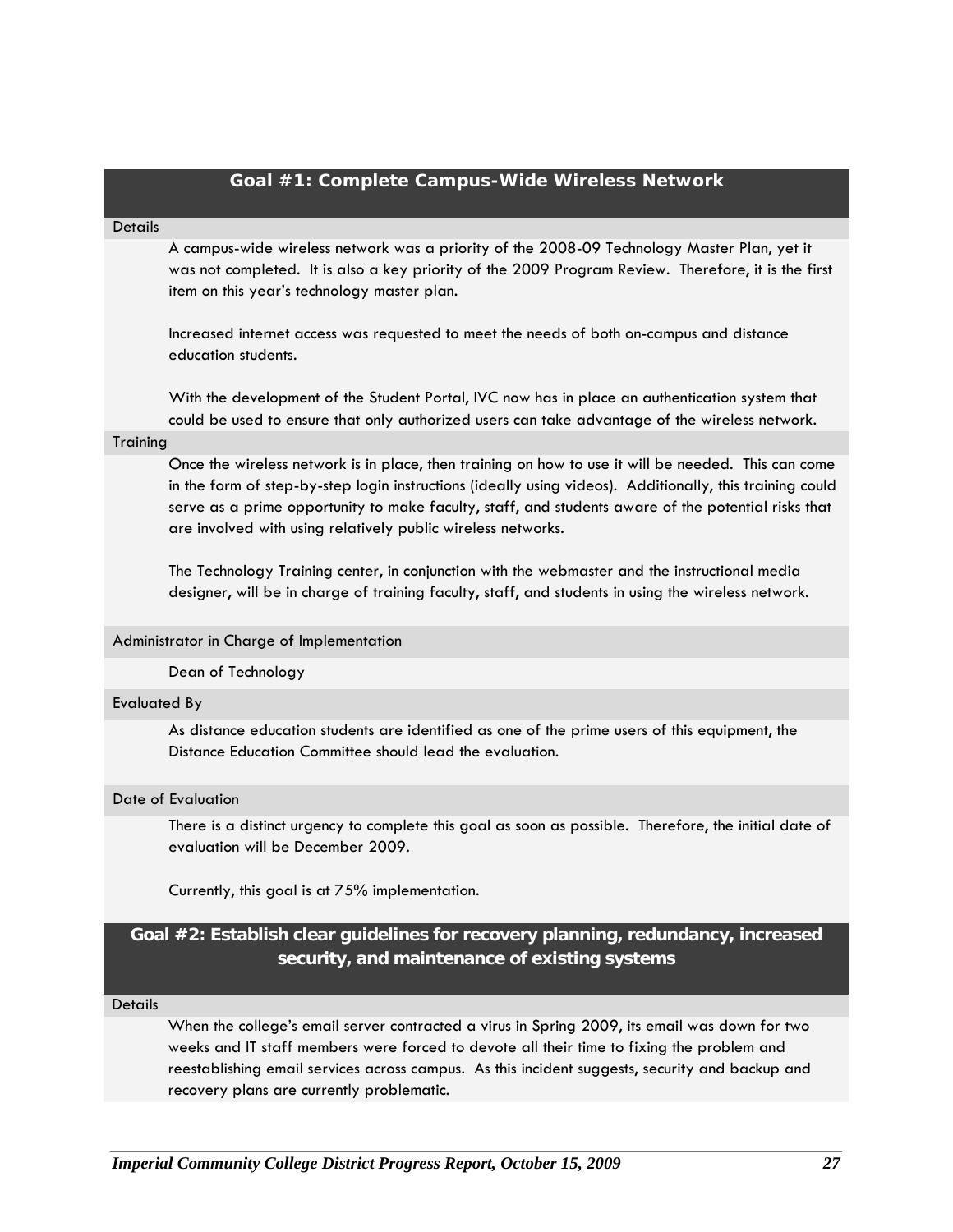Therefore, the college needs to establish a written backup/recovery plan to ensure that incidents like this never again interrupt the college's services to this extent. This plan should detail what method should be used to backup the college's data, when and how the backups would occur, and how and where to store the backup media. It should also include periodic testing of the plan to ensure that it is workable, that it contains an effective firewall system, and that it contains appropriate virus protection. Finally, it should contain alternative means of accessing email and other core online services should the campus's network go down in the future. UPS (Uninterrupted Power Supply) should be used to avoid some of the unscheduled power outage.

Thus far, instructor and administrators have been asked to report their non-IVC email accounts to the instruction office. New malware enforcer was installed campus-wide in the spring of 2009. A new server was acquired in the summer of 2009 and will be implemented throughout the fall of 2009.

#### **Training**

Information Technology will determine training for these systems.

#### Administrator in Charge of Implementation

Dean of Technology

#### Evaluated By

Technology Planning Committee

#### Date of Evaluation

Recovery Plan to be reviewed when Technology Plan is reviewed

### **Goal #3A: Complete the Installation of and Training for Banner integration**

#### **Details**

Imperial Valley College purchased the Banner ERP system in 2003, completed the migration, and went live in the spring semester of 2005. Much work has been done to ensure that all modules in Banner are activated, but several external items crucial to instruction and student services need to be integrated into Banner. These include DegreeWorks, Banner Enrollment Management, Banner Position Control, and Banner Finance.

DegreeWorks is an add-on system to the Banner Student module that provides a web-based user interface allowing: (1) student to conduct "what-if" scenarios for various majors; (2) academic advisors to create automated Student Education Plans (SEP); and (3) Admissions and Records evaluators to utilize automated degree and certificate official evaluations. This software was purchased with money from the ACCESO Project in January 2008, but integration has not yet been completed.

Position control is part of the Banner ERP system purchased in 2004, but has not been configured and activated. It is a module that works closely with the human tesources module to support the processing of employee job information, biographic/demographic information, student and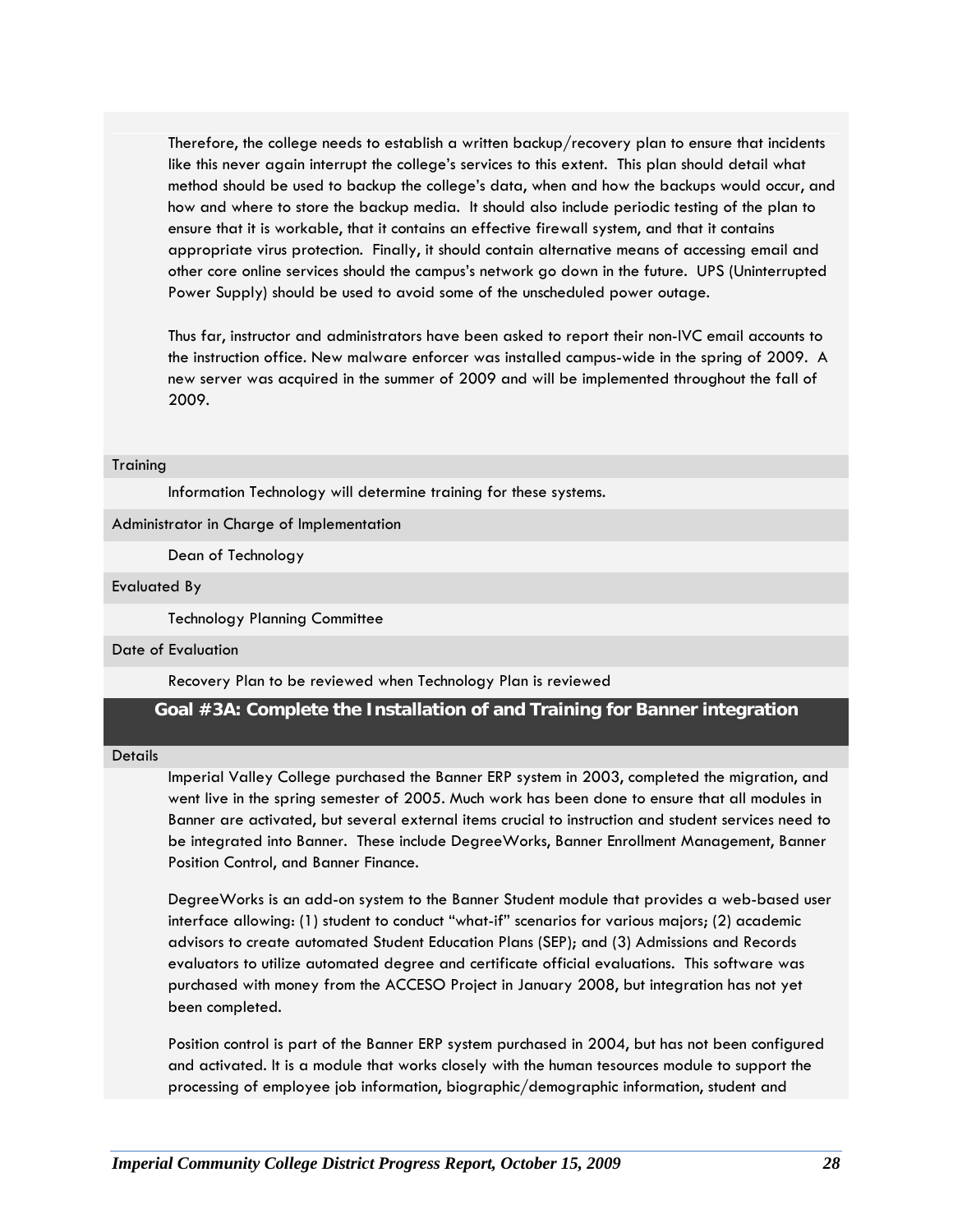student-employee enrollment verification information, salary planner, faculty load, 1099-R reports, 1042-S reports, W-2 reports, and the IPEDS reports.

Because the payroll system and the Position Control system have not been implemented in Banner, it is difficult to reconcile the information from those two modules (Finance and HR) and produce a contiguous, comprehensive, and accurate workload result for each individual faculty member. This EMS implementation will reduce the manual intensive work between academic, human resources, and business services. At the same time, it will provide administrators a real-time readout of the "cost to do business."

#### **Training**

IT must provide training for these items

Administrator in Charge of Implementation

Dean of Technology

Evaluated By

End users

Date of Evaluation

Program specific

### **Goal #3B: Complete the Installation of and Training for CurricuNet**

#### Details

CurricUNET is state-recognized software that provides robust curriculum management, automating the process of curriculum development and approval. IVC purchased a license for CurricUNET in Spring 2008, and it is in the process of being installed and integrated to Banner.

The CurricUNET installation is estimated at 90% complete.

Once completed, widespread training in CurricUNET needs to take place for faculty, staff, and administrators who will utilize this essential tool.

#### **Training**

Academic Services should lead the training for CurricUNET

Administrator in Charge of Implementation

Vice President of Instruction

#### Evaluated By

Division Chairs/Faculty

#### Date of Evaluation

June 2010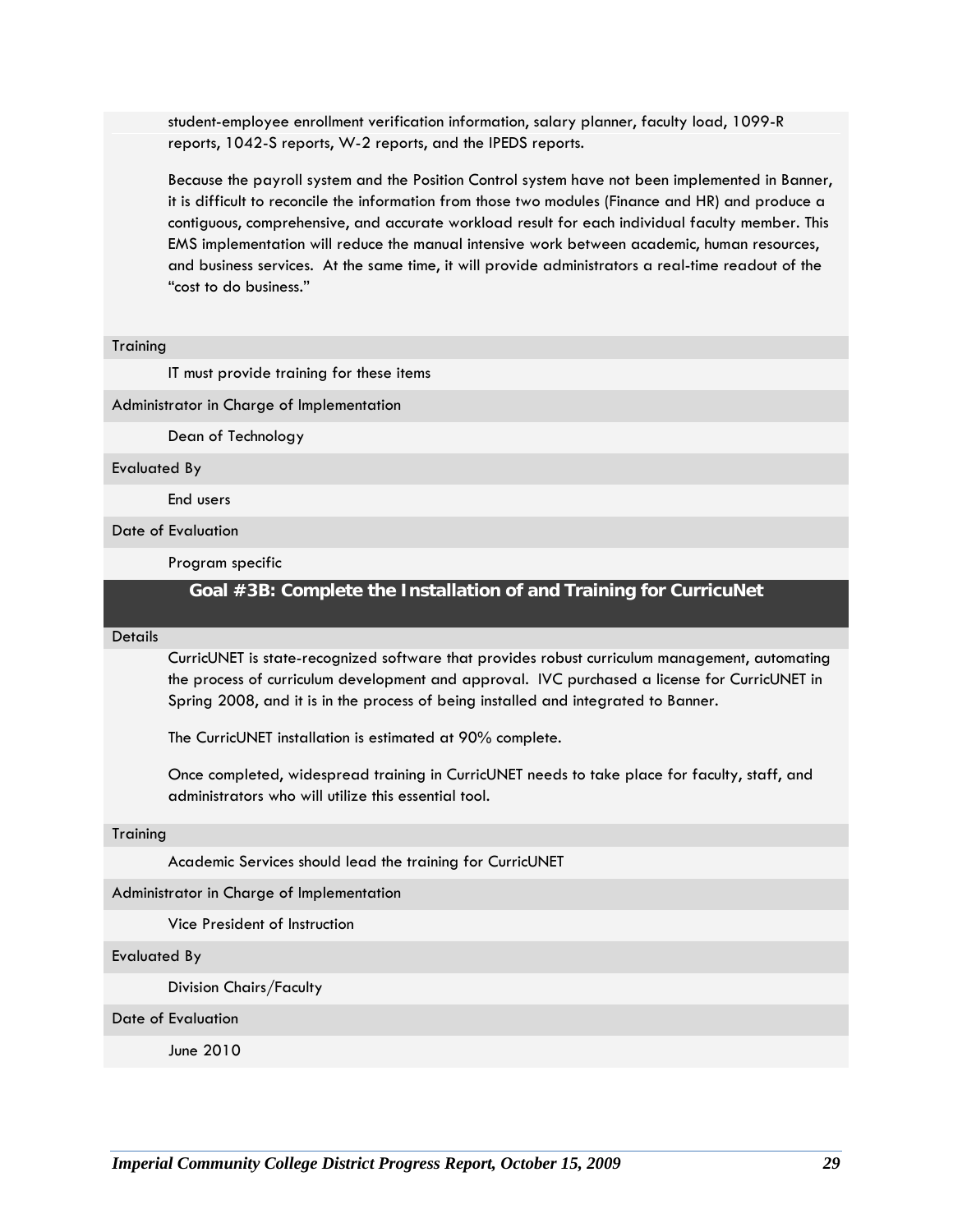### **Goal #3C: Continue Training for Etudes course management system and Turnitin.com**

#### **Details**

The Etudes course management system is the primary CMS used by IVC. It was initially used solely for online education, but more and more instructors are signing up to receive training as to how Etudes can be used in traditional classes. Through the ACCESO Project, IVC has trained faculty to use Etudes. As the ACCESO grant nears its end, the college must ensure that Etudes training and faculty support continues.

Additionally, ACCESO purchased a site license for Turnitin.com, an online plagiarism tool, in 2005. Faculty and students from a variety of disciplines make use of this key tool. Training for this software is sporadic, however. More training will enable more faculty to use this service.

#### **Training**

ACCESO's Etudes training, both in regular workshops and through the annual summer technology camp, needs to continue once the ACCESO grant ends in Spring 2010. Likewise, turnitin.com training, which is now handled through ACCESO, needs to be integrated into the overall technology training offered on campus.

#### Administrator in Charge of Implementation

Vice President of Instruction

#### Evaluated By

Distance Education faculty through the Distance Education Committee

#### Date of Evaluation

#### Each semester

### **Goal #4: Support the Increasing Demand for a Secure Virtual Library**

#### **Details**

IVC has not fully implemented a virtual library because student and employee off-campus authentication has not been available. It continues to be necessary for the library to issue its own passwords and operate its own authentication, and this fractured service does not adequately reach those who need the virtual library. Therefore, a single authentication system should be created to allow students, faculty, and staff access to secure sites including the virtual library (i.e., bibliographic databases). The new student portal could serve in this capacity, but it needs to be designed and tested to allow access to the virtual library.

#### **Training**

Training students, faculty, and staff to use the virtual library's resources is an ongoing job, which will be even more extensive once the virtual library can be easily accessed. Coordination between IT and librarians is essential to ensure the most effective training.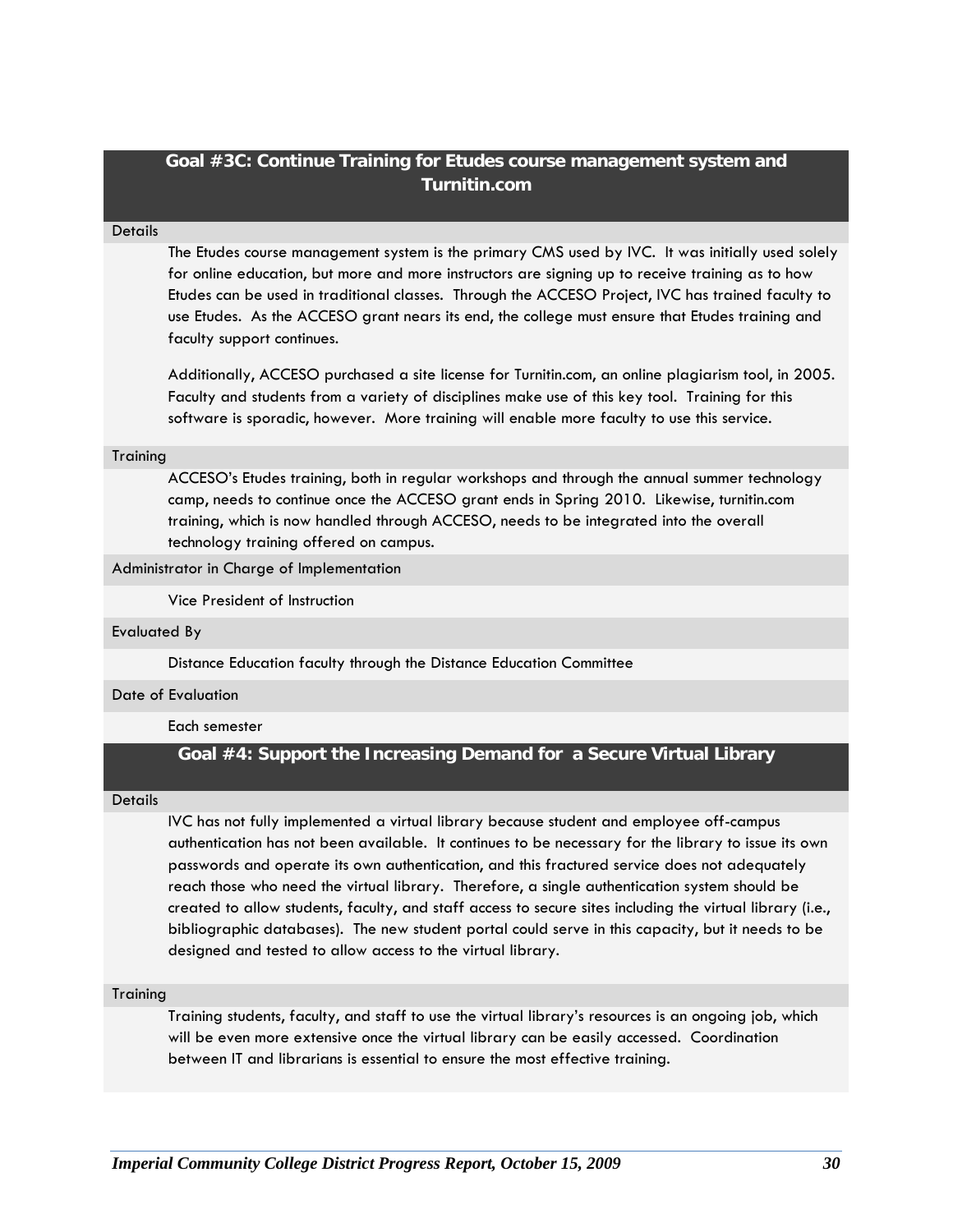Administrators in Charge of Implementation

Vice President of Instruction, the Dean of Learning Services, and the Dean of Technology

Evaluated By

The Learning Services Committee

#### Date of Evaluation

December 2009

### **Goal #5: Continue Planning and Implementation of Smart Classrooms**

#### **Details**

Ideally, all classrooms should be identical insofar as they are equipped with technology resources and enhancements. This allows faculty to enter any classroom they might be assigned and lecture without time wasted on obtaining and/or discerning equipment. Additionally, some classrooms require technologies that will allow videoconferencing, advanced video presentations, and video/audio recording.

The classrooms to be made into smart classrooms include 2131 and rooms in the 300 building, along with several classrooms in the under-construction 2700 building. Measure L funding will be utilized for these upgrades, as part of the campus-wide renovation.

#### **Training**

Once the classrooms are fully functional, training will need to take place for proper use of the equipment. IT (Larry Valenzuela) and Distance Education (Andres Martinez) should coordinate to ensure that this training happens on a regular basis.

#### Administrator in Charge of Implementation

Vice President of Instruction and Dean of Technology

#### Evaluated By

The Distance Education and Technology Planning Committees

#### Date of Evaluation

June 2010

### **Goal #6: Continue with Ongoing and Systematic Replacement of Outdated Hardware**

#### **Details**

Objective 1D in the 2008 Technology Master Plan called for the establishment and implementation of an equipment replacement plan. This objective included the establishment of an inventory of old PCs to be replaced, which was initially completed in 2007. It also included a plan to update the PC replacement inventory each year. This was initially completed in 2008.

The current goal is to ensure that this equipment replacement plan is updated on a yearly basis by IT, in conjunction with division staff, instruction, student services, and learning services. Additionally,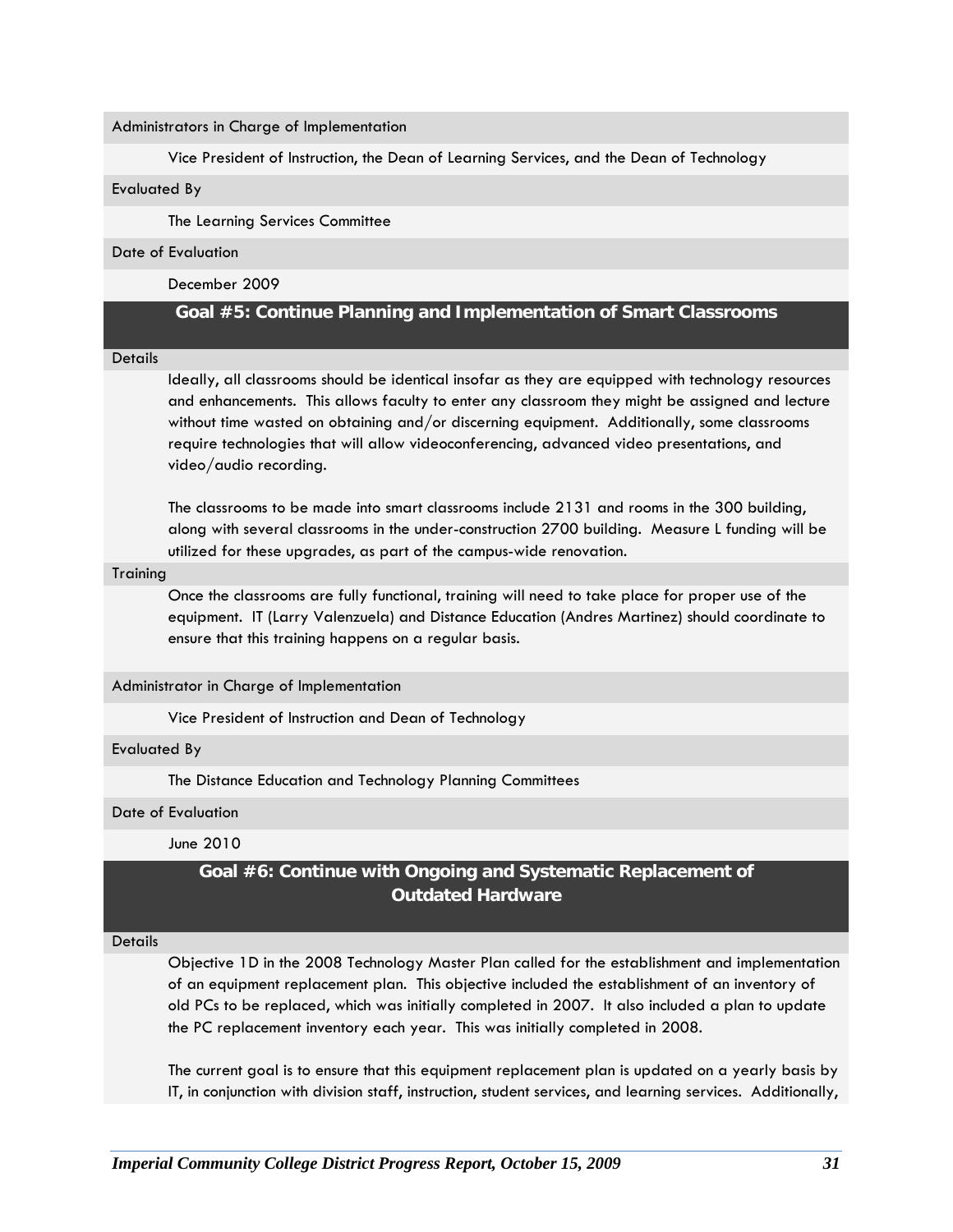the inventory survey should take into account hardware used in classrooms like LCD projectors, DVD/VHS players, sound systems, etc.

#### **Training**

Although the replacement of outdated hardware does not require training, the college should nevertheless plan for training employees in the use of this hardware once it is purchased. Lack of proper training in the latest version of Windows operating system, for example, can cost the college a significant amount of money in the form of work-hours. Further, if more faculty are trained in the operation of the LCD projectors in each classroom, there will be a reduction in the cost of repairs and an increase in the use, thus improving education overall for our students. IT can organize this training, and the Distance Education office can assist.

#### Administrator in Charge of Implementation

Vice President of Instruction and Dean of Technology

#### Evaluated By

The Technology Planning Committees

Date of Evaluation

June 2010

### **Goal #7: Provide guidance to division chairs as to specificity and rationale for technology requests prior to the annual program review process**

#### **Details**

In the past, division chairs completed the instructional technology section of the program review with little input from IT. While Academic Services is ultimately in charge of this process, IT nevertheless needs to provide support and advice regarding logistics and costs connected to technical improvements.

In particular, IT should provide guidance on the following issues:

- Network needs: wireless availability, security concerns, internet speed, network in classroom or offices, etc.
- Software and hardware needs/standards
- Equipment needs: replacement plans and specifications for laptops, high resolution projection and high resolution monitors, etc.
- Web needs for student portal, faculty sites, etc.

#### **Training**

Basic training in technology management should be provided as part of this goal.

Administrator in Charge of Implementation

Vice President of Instruction and Dean of Technology

Evaluated By

Division Chairs

Date of Evaluation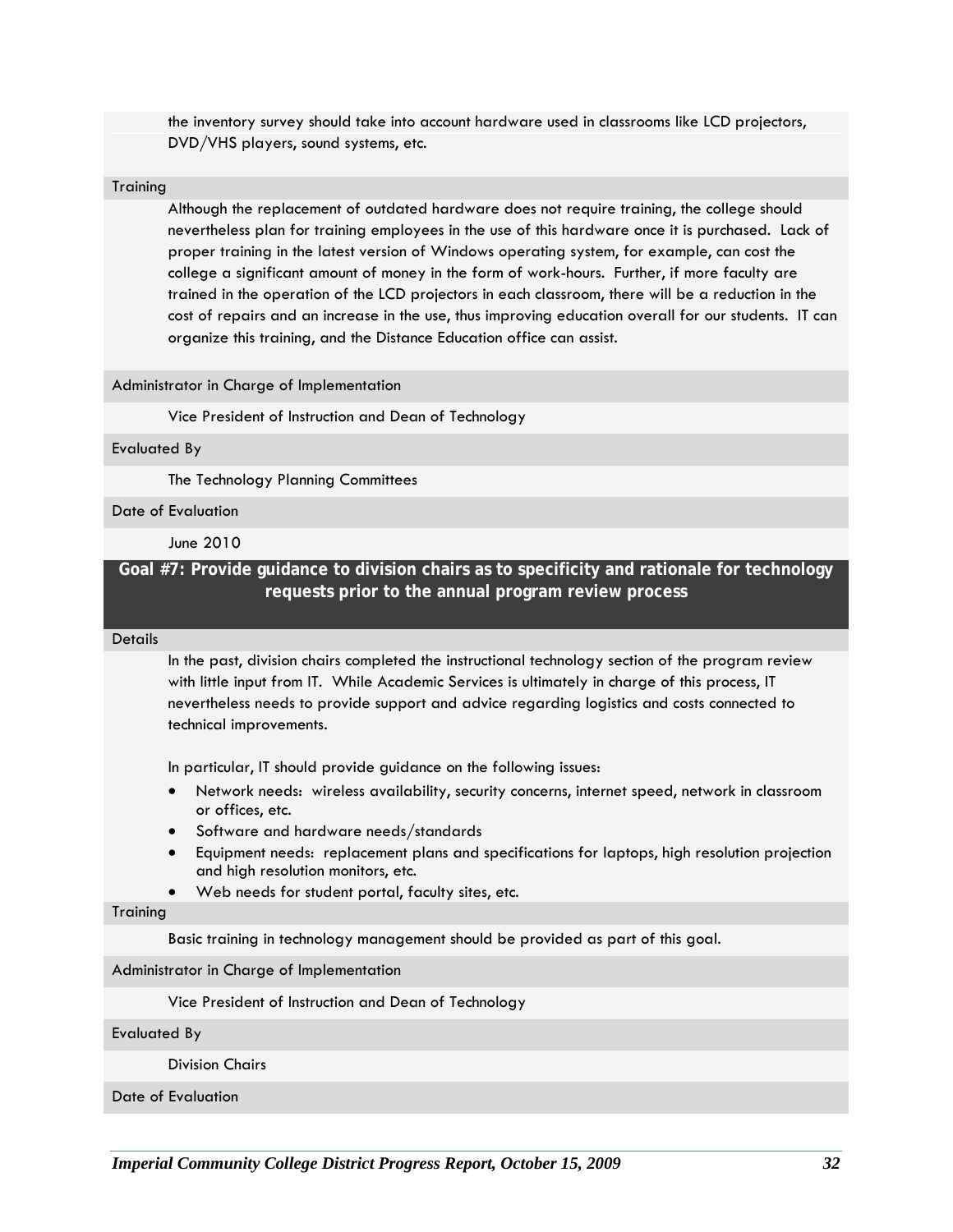This goal should be evaluated by June 2010 following the next program review cycle.

#### **Goal #8: Develop Plan to Expand Computer Labs**

#### **Details**

The Science and Math Division requested space for expanded and/or dedicated computer labs (30 to 40 computers each) with secure storage for robotics/electronics and independent internet access. The Business Division requested space for a networking/computer repair lab for 30 students and are open to sharing the lab with the Computer Science Department. The IT Division needs additional secured/alarmed space for system configuration lab for servers and PCs.

#### **Training**

Program specific

#### Administrator in Charge of Implementation

Vice President of Instruction and Dean of Technology

Evaluated By

Program specific

#### Date of Evaluation

Upon project completion

### **Goal #9: Offer ongoing professional development specific to Etudes training and to Banner applications training**

#### **Details**

Etudes is the course management system utilized by IVC. In the past, training was done both through the ACCESO Technology Camps each summer and through online training provided by the Etudes organization. Beginning in Fall 2009, IVC will offer face-to-face training for Etudes. This training is required for all instructors wishing to use Etudes for their classes (both online and faceto-face).

Banner is the ERP system that IVC has used since 2003. Over the years, the college has upgraded Banner on numerous occasions and has continued to add new features. However, training in Banner has not always been available each time a new element or a new upgrade has been implemented. The goal, therefore, should be to ensure that training in Banner be accessible on campus, both for existing features and for new features.

#### **Training**

Etudes training will be coordinated by Andres Martinez, the Instructional Media Designer, and will consist of three-week, intensive training sessions for faculty.

Banner training will be coordinated by IT, specifically Larry Valenzuela or designee. The nature of the training will vary, but it must be broad enough to meet the needs of faculty, staff, and administrators.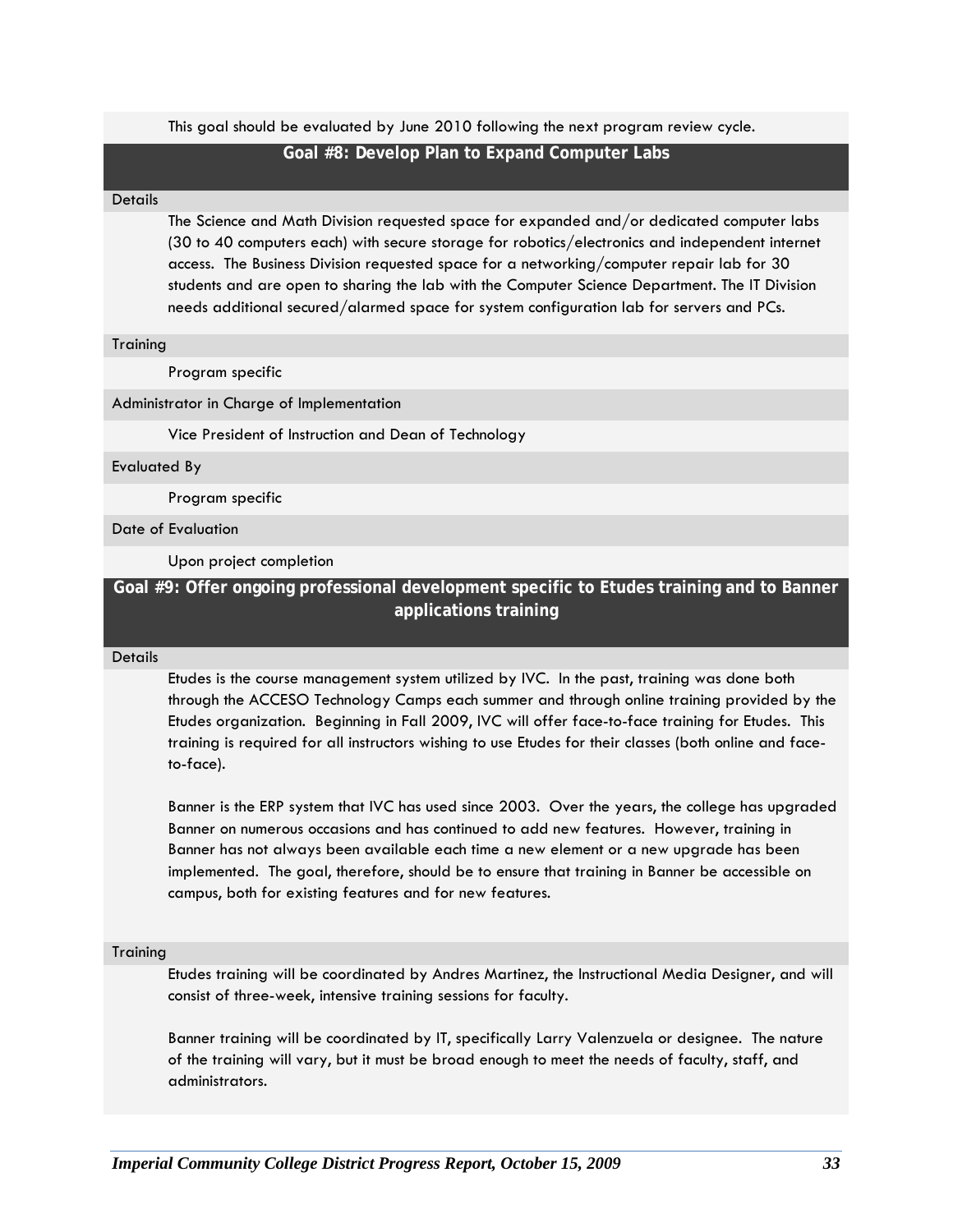Administrator in Charge of Implementation

Vice President of Instruction and Dean of Technology

Evaluated By

Each session is evaluated by the end user.

The Distance Education Committee should evaluate Etudes training

The Banner User Group should evaluate the Banner applications training.

Date of Evaluation

Specific to training sessions

### **Goal #10: Develop a plan to use technology to support the college's "greening" efforts**

#### **Details**

In the past, the college's efforts at "going green" have been few and far between. Recycling is still not prevalent across campus. There are many ways that the college can become more energy and resource efficient using technology, and a plan needs to be developed to support these efforts. Many committees, for example, are going paperless. This idea could be extended to all campus communications. Programs like ImageNow would allow the college to do the majority of paperwork online. Web portals, Etudes, and server technology can also be used to distribute all classroom materials to students to cut down on the amount of paper used in classes. More energy efficient power strips and light bulbs could be added to classrooms to save energy, and our outdated technological equipment can be better recycled. These are just a few ideas that be added to a future greening plan. These ideas (and others) could save the college money, could save employees and students time and energy, and they could help to save the environment.

#### **Training**

IT and Distance Education can provide training for whatever programs that are used in these efforts.

Administrator in Charge of Implementation

Evaluated By

The Greening Committee will lead the evaluation of this effort.

Date of Evaluation

December 2010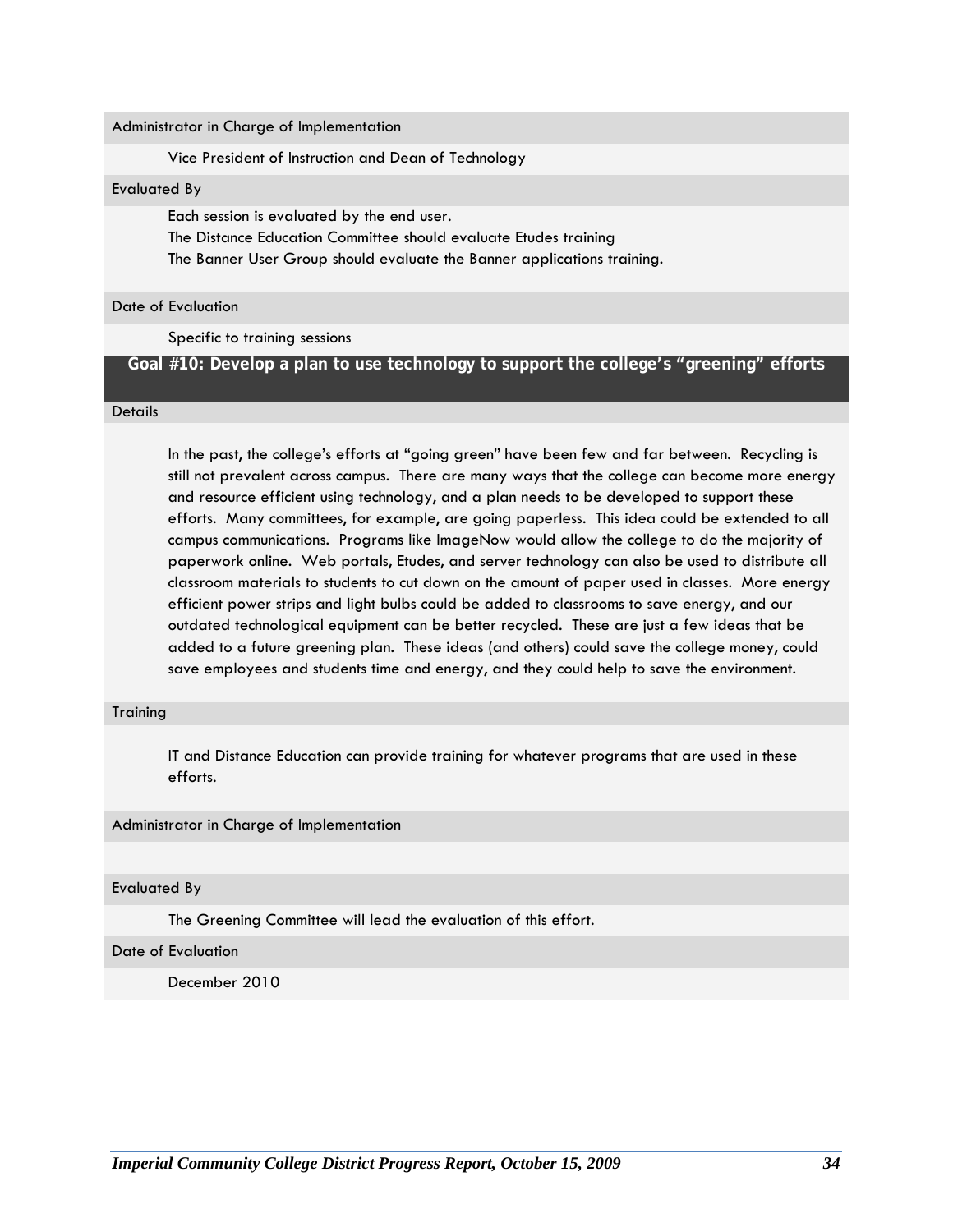### **RESPONSE TO RECOMMENDATION SIX**

**Recommendation 6: To enhance the effectiveness of the governance and decisionmaking process, the team recommends that the college define in writing the roles of the committees and decision-making process; that the college develop a process to evaluate them and use the results of evaluation for improvement, (IV.A.2; IV.A.5)**

### **District Response**

IVC is composed of a multifaceted, shared governance process that allows for classified and academic points of view, exchanges, and collaboration from all groups in the institution. The institution recognizes and utilizes the contributions of leadership throughout the organization for continuous improvement of the institution. Governance roles are designed to facilitate decisions that support student learning programs and services and improve institutional effectiveness, while acknowledging the designated responsibilities of the governing board and the chief administrator. A college-wide approach is critical in encouraging wide participation.

At the end of the spring semester, the evaluation team, appointed by the Educational Master Planning Committee (EMPC), reviewed the organizational structure of the college as it related to the planning processes. *(See Doc. R1.10)* The team's recommendations to improve the planning flow were submitted to the EMPC, and those recommendations were ultimately incorporated into the Educational Master Plan (see Charts A, B and C, pages 11, 12 and 13, respectively). *(See Doc. R1.10, Doc. TA.2)* Chart A represents IVC's 2009-2010 planning process, which shows the integration of program review and comprehensive master planning (educational, facilities, technology, and other resource plans) with systematic planning and budgeting processes to effectively align college resources with priority goals. Chart B reflects the 2009-2010 Program Review Planning Stream. These charts were submitted to the Superintendent/President and subsequently approved by the Board as part of the EMP.

There was concern among various groups on campus regarding the overlap of duties among committees. These groups attended the Executive Council meeting to address the problem. This meeting resulted in several of the following recommendations:

- 1. Create a "Marketing Committee" to be responsible for the Marketing Plan.
- 2. Create a "Staffing Committee" to be responsible for the Staffing Plan.
- 3. Merge the "Staff Development Committee" and the "Flex Committee" to become one "Professional Development Committee," responsible for the Professional Development Plan.
- 4. Revise the structure of the Technology Council to ensure that there is a focus on both administrative and instructional technology needs.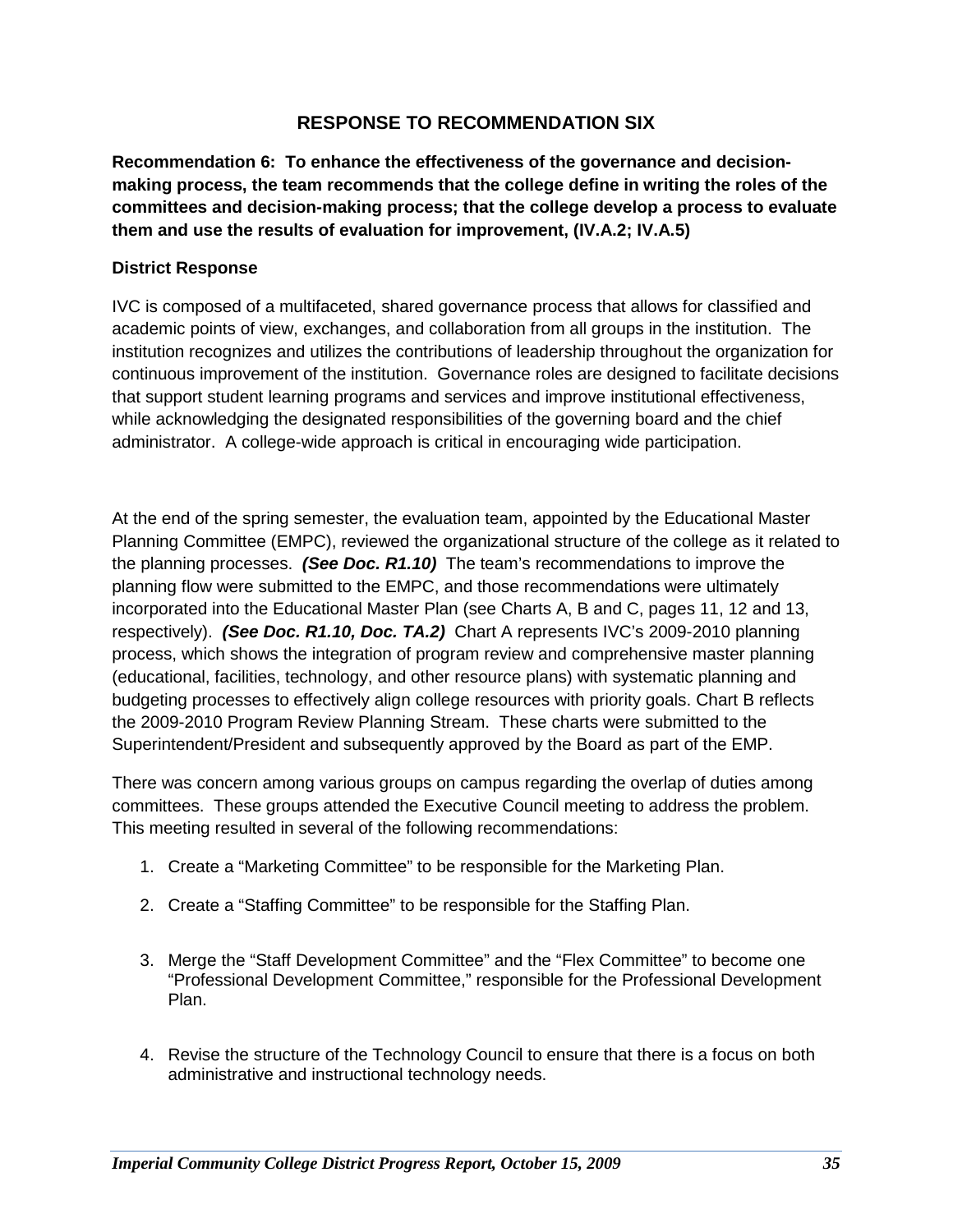- 5. Merge the "Greening Committee," "Environmental Health & Safety Committee," "Campus Beautification Committee," and the "Campus Operations & Facilities Planning Committee" into one committee: "Facilities & Environmental Improvement Committee."
- 6. Realign the planning process so that the "Planning and Budget Committee" makes recommendations to the College Council, Academic Senate, and the EMPC.

Chart C represents the proposed shared governance structure that came from these recommendations. This chart will go to the College Council for discussion on September 14, 2009. The proposed revisions are also scheduled to be reviewed and approved by the Academic Senate.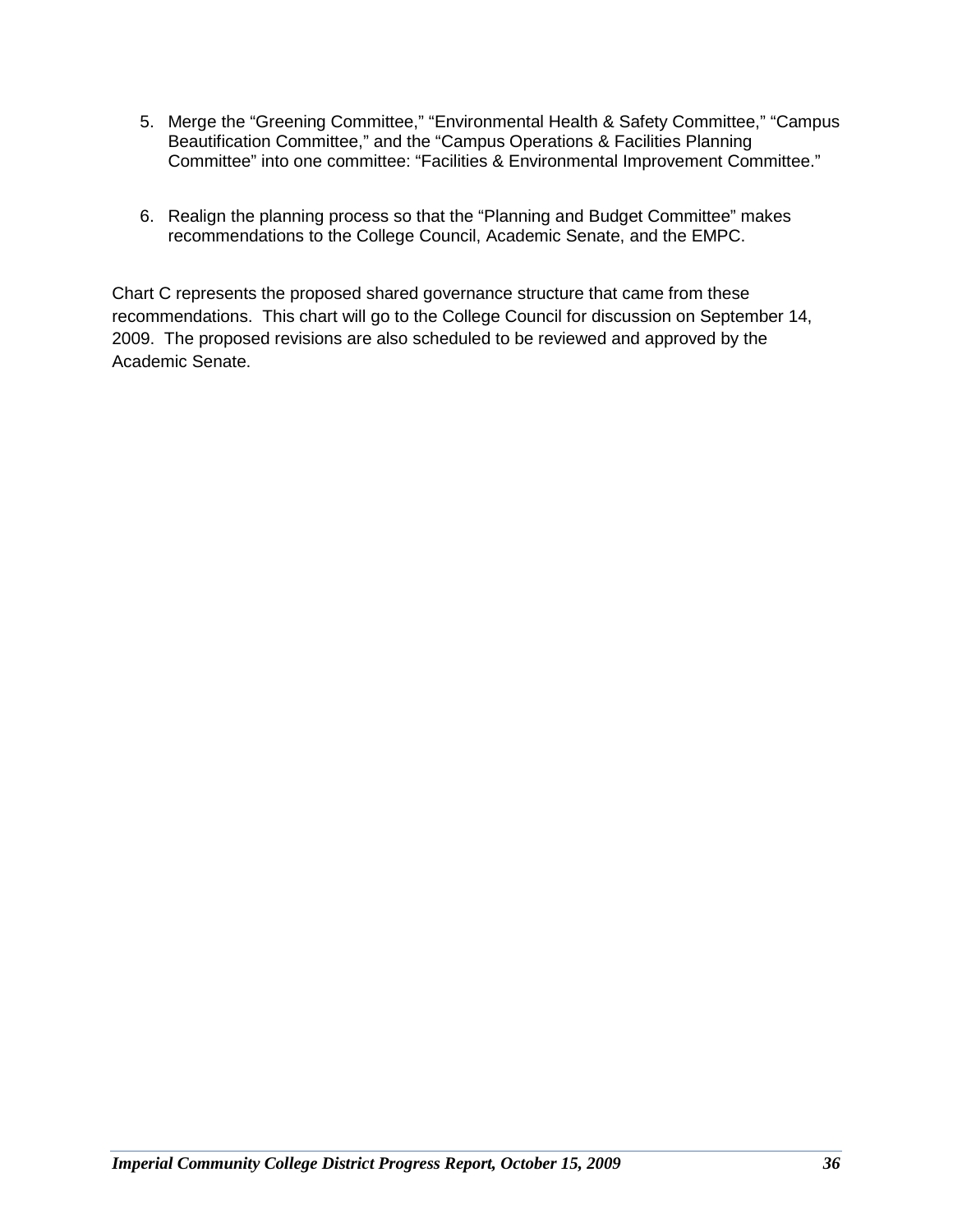### **LIST OF EVIDENCE DOCUMENTS**

### **Timeline of Activities**

| Doc. TA.1  | 2008-2009 Program Review Pilot Documentation                                     |
|------------|----------------------------------------------------------------------------------|
| Doc.TA.2   | 2009-2010 Educational Master Plan Appendix Appendices:                           |
|            | Appendix A: 2009-2010 Annual Program Reviews                                     |
|            | Appendix B: 2009-2010 Comprehensive Program Reviews                              |
|            | Appendix C: Subcommittee Reports and Summaries                                   |
|            | Appendix D: Subcommittee Recommendations                                         |
|            | Appendix E: Thaw Committee Staff Rankings                                        |
|            | Appendix F: Ten-Year Facilities Plan                                             |
| Doc.TA.3   | Instructional Council Minutes, 11/21/08                                          |
| Doc.TA.4   | Educational Master Plan Committee Minutes, 1/14/09                               |
| Doc.TA.5   | Board Minutes, ___________________                                               |
| Doc.TA.6   | <b>SLO Workshops</b>                                                             |
| Doc.TA.7   | Academic Senate Minutes, College Council Minutes                                 |
| Doc.TA.8   | Educational Master Plan Committee Minutes, 2/20/09                               |
| Doc.TA.9   | Educational Master Plan Committee Minutes, 3/6/09 and 3/20/09                    |
| Doc.TA.10  | Academic Senate Minutes, College Council Minutes                                 |
| Doc.TA.11  | <b>SLO Data</b>                                                                  |
| Doc.TA.12  | 2009-2010 Tentative Budget                                                       |
| Doc.TA.13  | Educational Master Plan Committee Minutes, 4/3/09                                |
| Doc.TA.14  | Academic Senate Minutes, College Council Minutes _____                           |
| Doc.TA.15  | <b>Board Minutes <i>Board</i></b>                                                |
| Doc.TA.16  | Academic Senate Minutes, College Council Minutes _______________________________ |
| Doc.TA.17  | Instructional Council Minutes, 7/22/09                                           |
| Doc.TA.18  | <b>Timeline and Task List</b>                                                    |
| Doc.TA.19  | <b>SLO Plan</b>                                                                  |
| Doc. TA.20 | Educational Master Plan Committee Minutes, 8/28/09                               |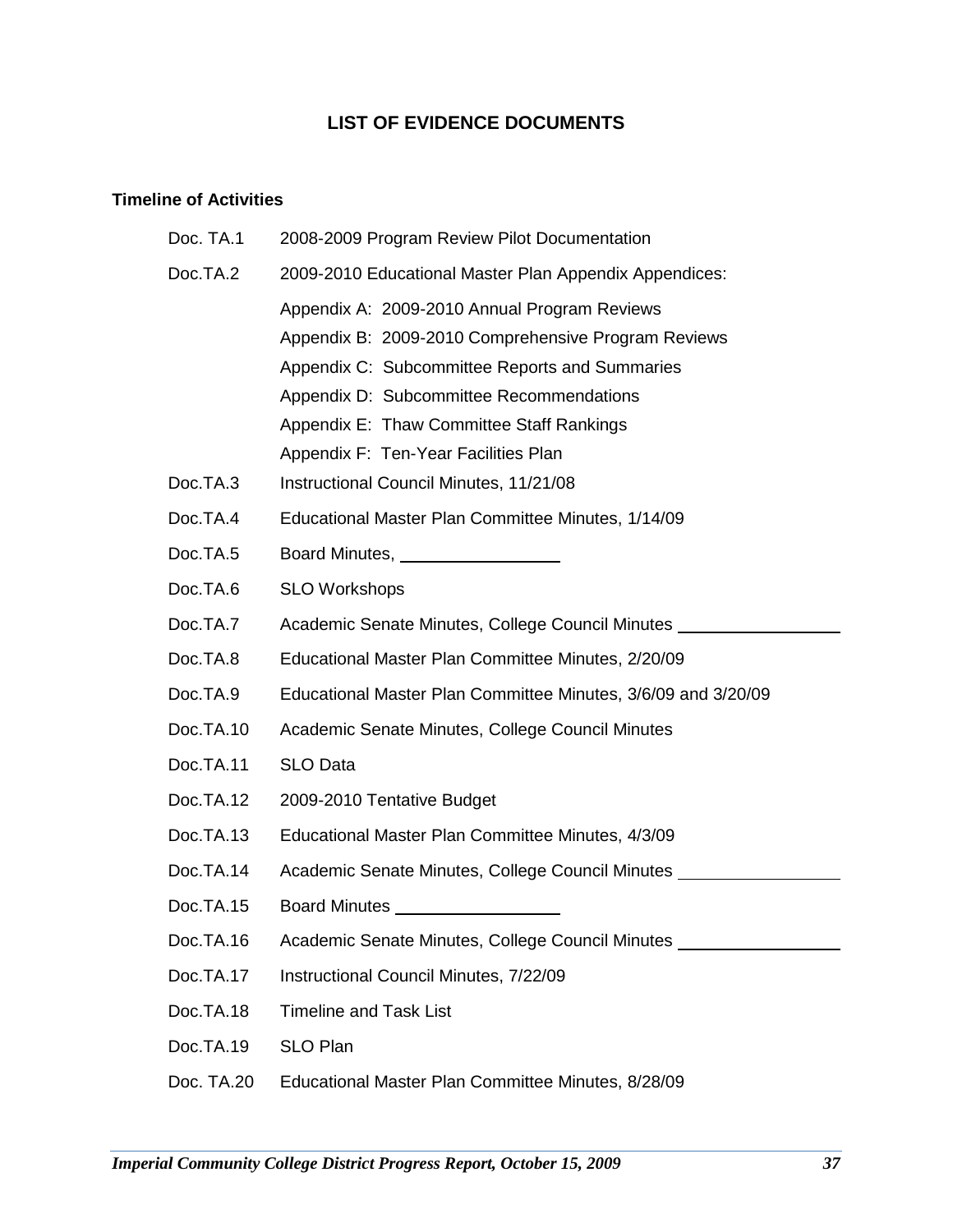- Doc.TA.21 Program Review Timeline and Notice to Programs/Departments
- Doc.TA.22 Academic Senate Minutes, College Council Minutes
- Doc.TA.23 Board Minutes

#### **Response to Recommendation One**

- Doc. R1.1 2009-2010 Educational Master Plan
- Doc. R1.2 Strategic Plan
- Doc. TA.12 2009-2010 Tentative Budget
- Doc. TA.19 SLO Plan
- Doc. R1.3 Facilities Plan
- Doc. R1.4 Technology Plan
- Doc. R1.5 Staffing Plan
- Doc. R1.6 Marketing Plan
- Doc. R1.7 Professional Development Plan
- Doc. R1.8 Educational Master Plan Committee Minutes, 5/13/09, 5/5/09
- Doc. TA.2 2009-2010 Educational Master Plan Appendices (Appendices C and D)
- Doc. R1.9 Academic Senate Minutes, College Council Minutes
- Doc. R1.10 Academic Senate Minutes, College Council Minutes
- Doc. R1.11 Board Minutes
- Doc. R1.12 Educational Master Plan Committee Minutes, 9/18/09
- Doc. R1.13 Assessment of 2008-2009 Goals and Objectives Draft

#### **Response to Recommendation Two**

- Doc. R2.1 SLO Now and Later Plan Doc. R2.2 SLO Cycle and Assessment Forms Doc. R2.3 IVC Outcomes Newsletter Doc. TA.6 SLO Workshops Doc. R2.4 SLO Committee Agenda and Minutes Doc. R2.5 SLO 2008-2009 Binder Doc. R2.6 IVC Program Grid Doc. R2.7 "Strive for Five" Instruction Sheet
- *Imperial Community College District Progress Report, October 15, 2009 38*